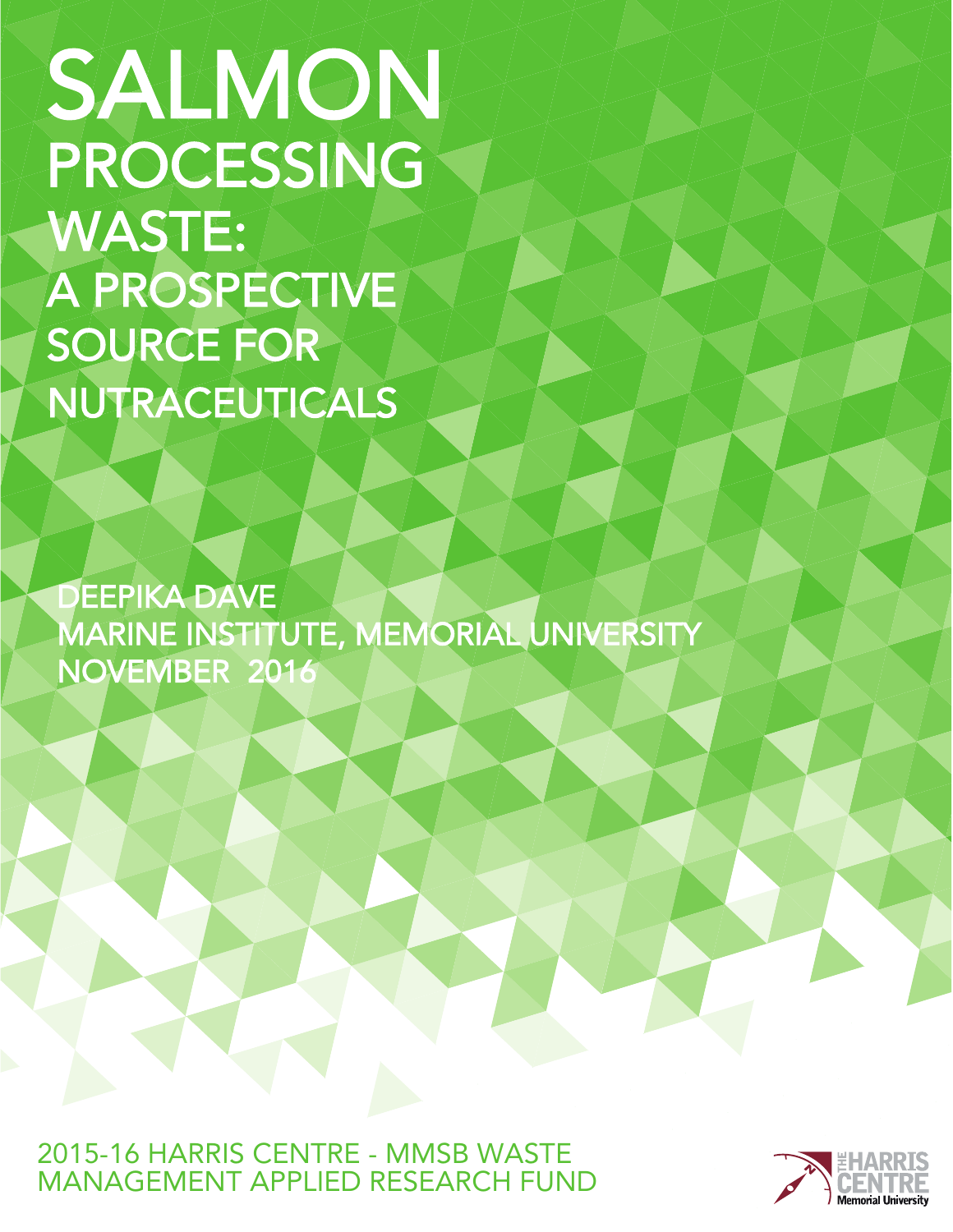# Contents

| $\mathbf{1}$   |     |       |                                                                                              |  |  |  |  |  |  |  |
|----------------|-----|-------|----------------------------------------------------------------------------------------------|--|--|--|--|--|--|--|
| $\overline{2}$ |     |       |                                                                                              |  |  |  |  |  |  |  |
| 3              |     |       |                                                                                              |  |  |  |  |  |  |  |
| 4              |     |       |                                                                                              |  |  |  |  |  |  |  |
|                | 4.1 |       |                                                                                              |  |  |  |  |  |  |  |
|                | 4.2 |       |                                                                                              |  |  |  |  |  |  |  |
|                | 4.3 |       |                                                                                              |  |  |  |  |  |  |  |
|                | 4.4 |       |                                                                                              |  |  |  |  |  |  |  |
|                |     | 4.4.1 |                                                                                              |  |  |  |  |  |  |  |
|                |     | 4.4.2 |                                                                                              |  |  |  |  |  |  |  |
|                |     | 4.4.3 |                                                                                              |  |  |  |  |  |  |  |
|                |     | 4.4.4 |                                                                                              |  |  |  |  |  |  |  |
|                |     | 4.4.5 |                                                                                              |  |  |  |  |  |  |  |
|                |     | 4.4.6 |                                                                                              |  |  |  |  |  |  |  |
|                |     | 4.4.7 |                                                                                              |  |  |  |  |  |  |  |
|                |     | 4.4.8 |                                                                                              |  |  |  |  |  |  |  |
| 5              |     |       |                                                                                              |  |  |  |  |  |  |  |
|                | 5.1 |       | Milestone 1 and 2: Characterization of the salmon processing waste and Extraction of oil  11 |  |  |  |  |  |  |  |
|                |     | 5.1.1 |                                                                                              |  |  |  |  |  |  |  |
|                |     | 5.1.2 |                                                                                              |  |  |  |  |  |  |  |
|                | 5.2 |       |                                                                                              |  |  |  |  |  |  |  |
|                |     | 5.2.1 |                                                                                              |  |  |  |  |  |  |  |
|                |     | 5.2.2 |                                                                                              |  |  |  |  |  |  |  |
|                |     | 5.2.3 |                                                                                              |  |  |  |  |  |  |  |
|                |     | 5.2.4 |                                                                                              |  |  |  |  |  |  |  |
|                | 5.3 |       |                                                                                              |  |  |  |  |  |  |  |
|                |     | 5.3.1 | Fatty acid composition of Salmon raised in Newfoundland aquaculture 19                       |  |  |  |  |  |  |  |
|                |     | 5.3.2 |                                                                                              |  |  |  |  |  |  |  |
| 6              |     |       |                                                                                              |  |  |  |  |  |  |  |
| 7              |     |       |                                                                                              |  |  |  |  |  |  |  |
| 8              |     |       |                                                                                              |  |  |  |  |  |  |  |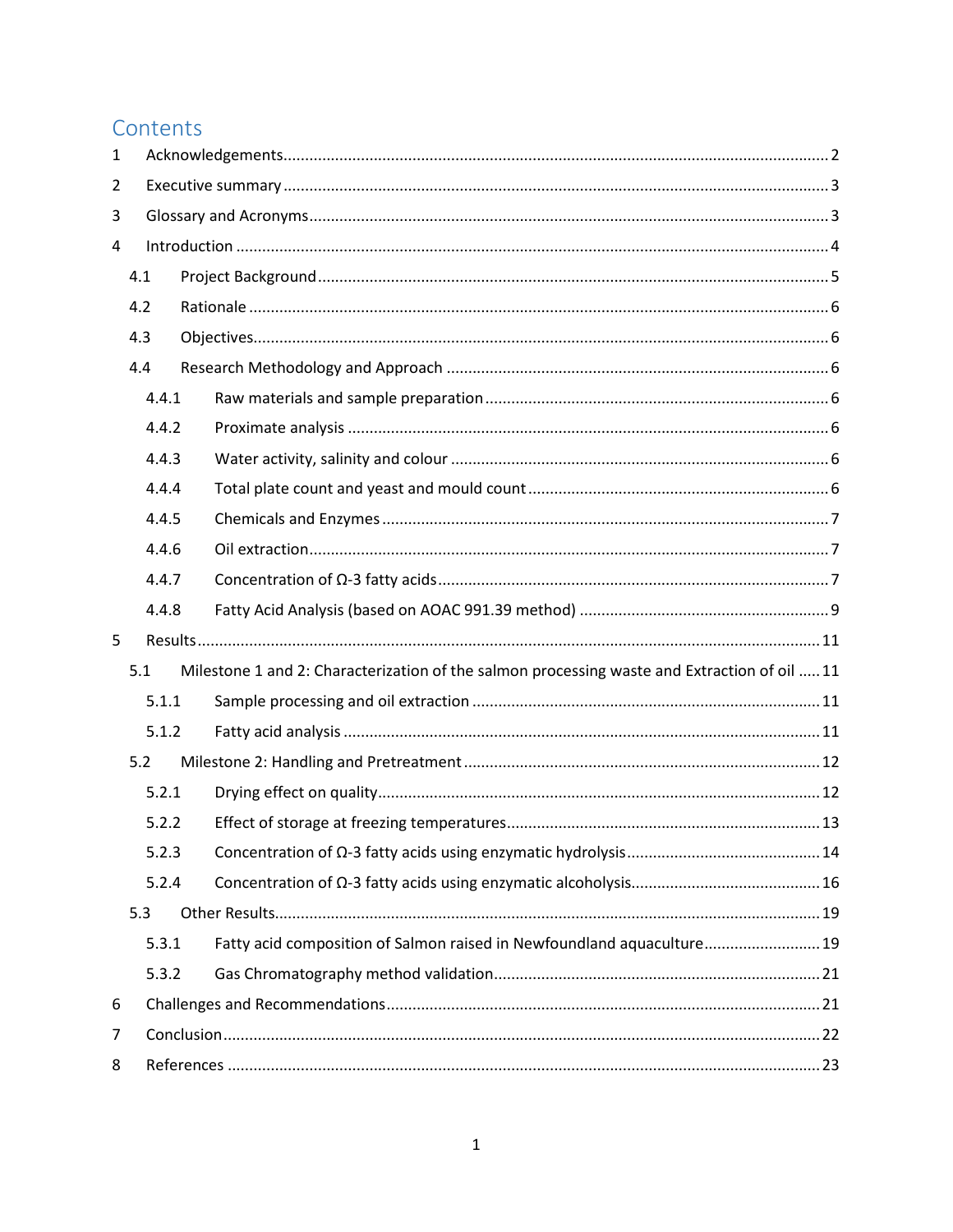# 1 Acknowledgements

We would like to express our deepest thanks to Harris Centre for financial support through Waste Management Funds to carry out crucial research on extraction of salmon oil and omega-3 fatty acids from salmon unutilized resources and help to support our large initiative to establish a Salmon Biorefinery Strategy. We also appreciate support from Newfoundland and Labrador Aquaculture Industry Association and Newfoundland Marine Group.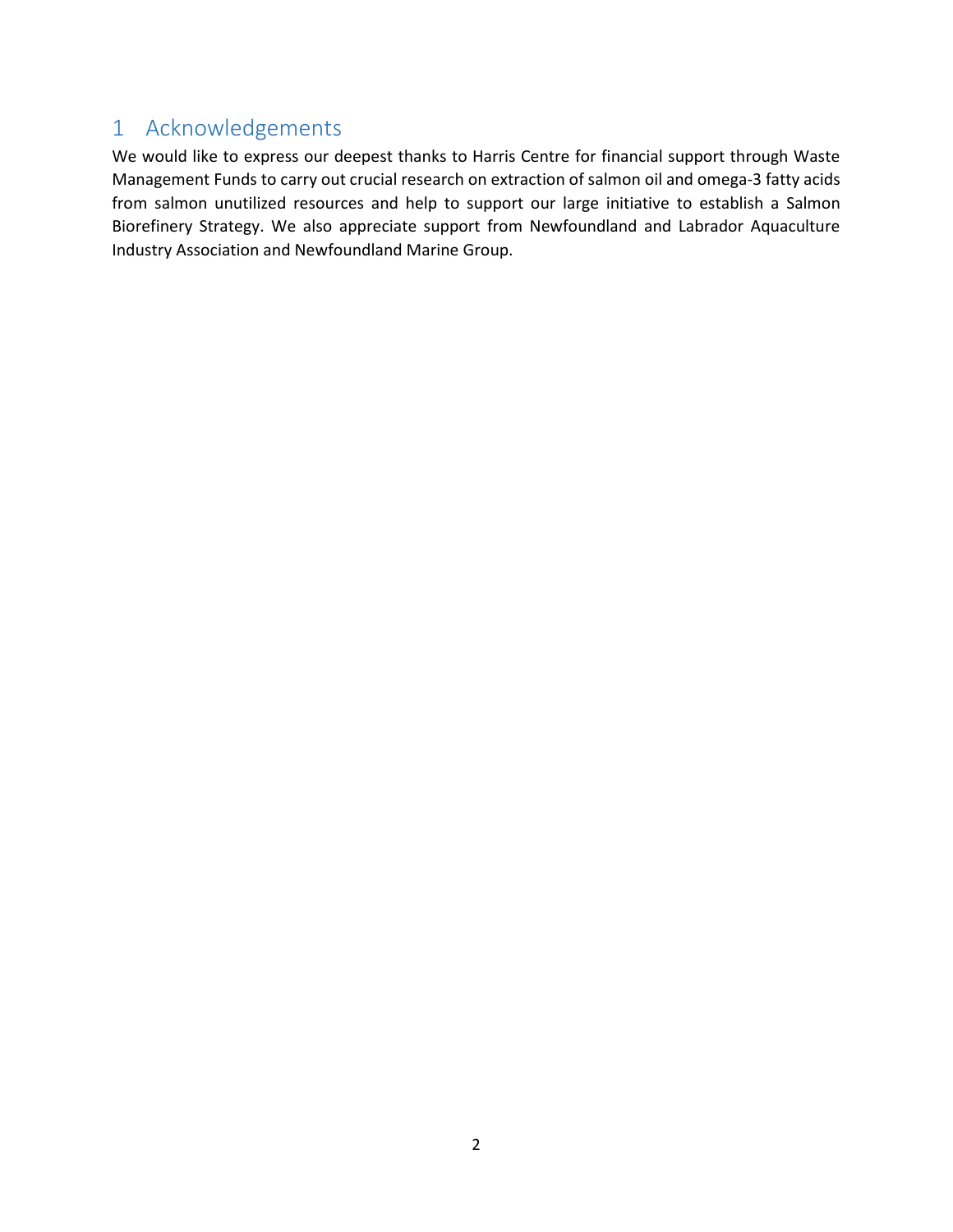# 2 Executive summary

This report summarizes a series of small studies on the production of omega-3 concentrates from salmon by-products. Because raw material must be of highest quality for the production of nutraceuticals (i.e. omega-3 capsules), spoilage rates and fatty acid composition changes were examined by applying different handling and pretreatment procedures. Further, different enzymatic methods for concentrating omega-3 fatty acids from oil were compared. The results provided important insight and will be used as part of larger initiatives on the creation of a Biorefinery strategy for the province's aquaculture waste. The knowledge and experience gained by the Bioprocessing team and the fine-tuned analytical methods, especially GC (Gas Chromatography) will be highly valuable for academic and industry use in future projects.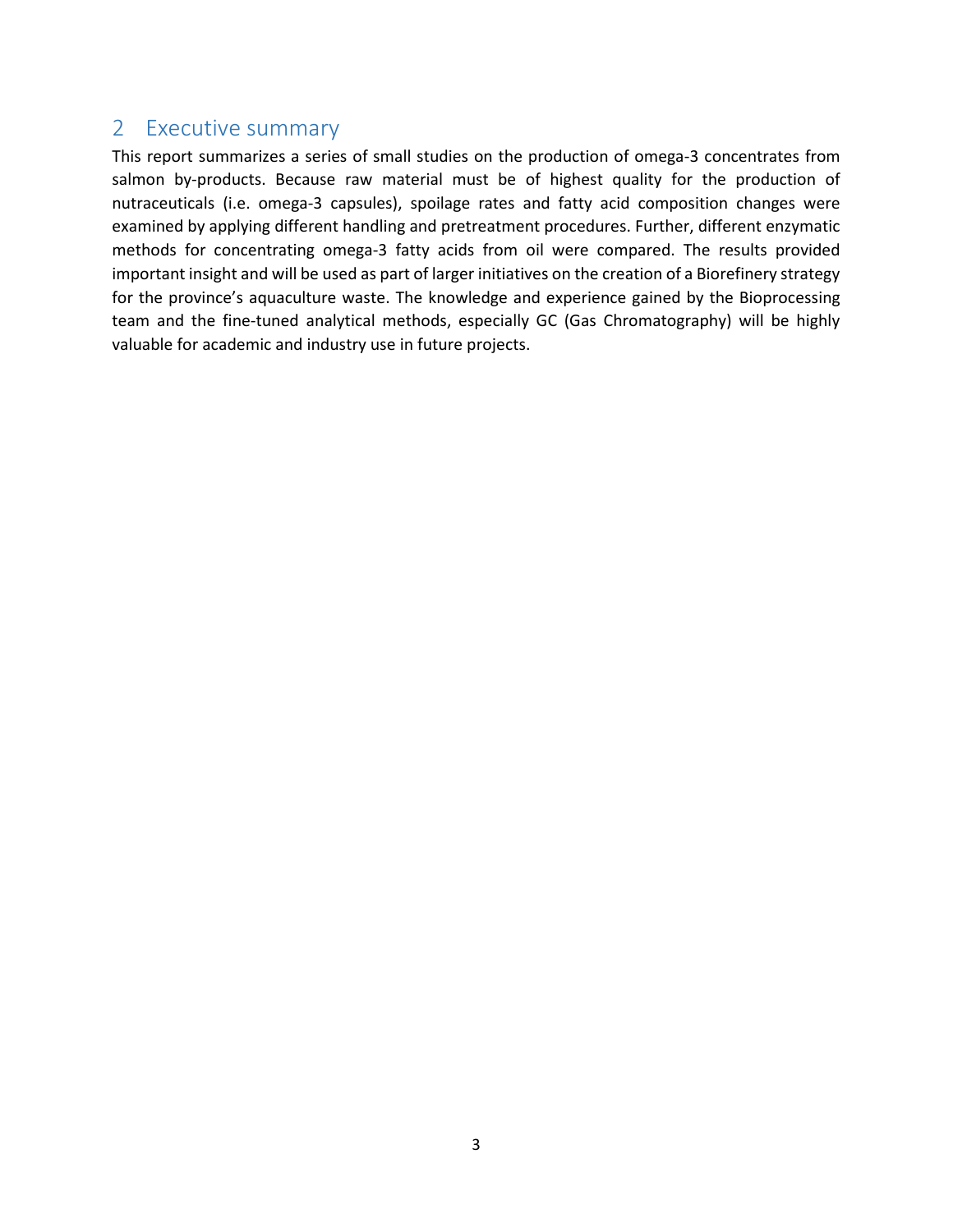# 3 Glossary and Acronyms

- AG Acylglyceride
- FA Fatty Acid
- FAEE Fatty Acid Ethyl Ester
- FAME Fatty Acid Methyl Ester
- GC Gas Chromatography
- IS Internal Standard
- MUFA Monounsaturated Fatty Acid
- PUFA Polyunsaturated Fatty Acid
- SFA Saturated Fatty Acid
- Ω-3 Omega-3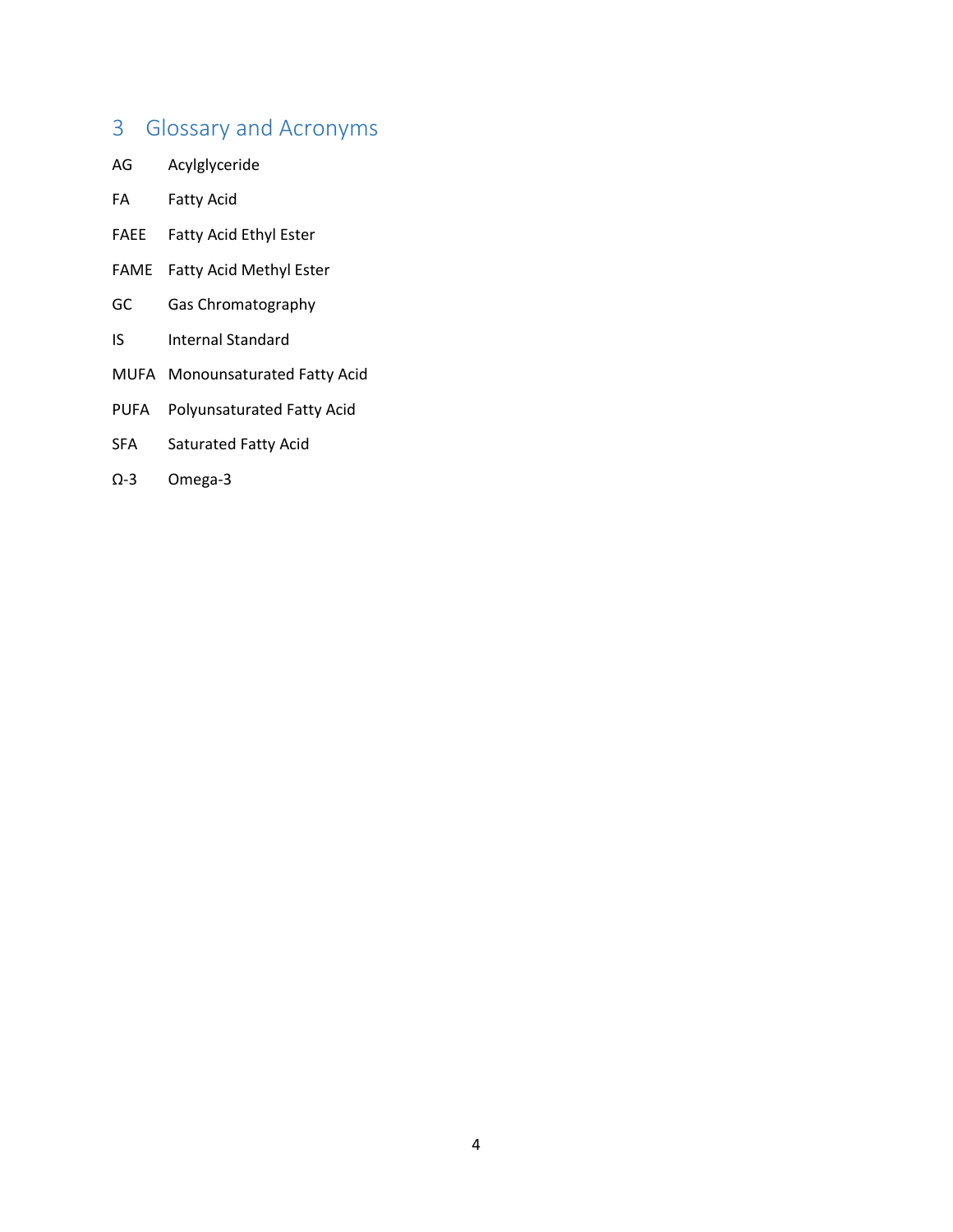# 4 Introduction

### 4.1 Project Background

Fisheries and Aquaculture play a vital role in Newfoundland and Labrador's economy. However currently, the province lacks commercial fish waste management facility. At present, Newfoundland and Labrador has limited capacity to handle this waste in terms of composting, mink feed, rendering and landfilling. The salmon waste has the potential to produce approximately 1600 tons of oil annually in Newfoundland and Labrador. Cumulative recovery of the salmon industry waste for marketable oil extraction is extremely difficult due to the remote location of the salmon processing plants in Atlantic Canada. During salmon processing operations, significant amount of discards including skin, frame and trimmings (gut, fins, tail) were produced which can be used as a great source to generate various value added products such as fish oil, proteins, amino acids, biodiesel and omega-3 fatty acids. Generally, fish contains 2-30% fat and about 50% of the body weight is generated as waste during the fish processing operation. Therefore, fish processing waste could be a great potential source for good quality fish oil that can be used for human consumption (Khoddami et al (2009), Jayasinghe et al (2012), Gbogouri et al (2006), Rubio-Rodriguez et al (2012)). Atlantic salmon contains 2-15% fat content and 57% of the total body fat is present in the inedible portion while skin contains 18% of the total body fat. Fish oils are one of the major sources of long chain polyunsaturated fatty acids including cis-5,8,11,14,17-eicosapentaenoic acid (EPA) and cis-4,7,10,13,16,19-docosahexaenoic acid (DHA) (Khoddami et al (2009), Gbogouri et al (2006), Rubio-Rodriguez et al (2012), Haraldsson et al (2001), Shahidi et al (2007)). The functional and biological properties of omega-3 fatty acids include: prevention of atherosclerosis, protection against arrhythmias, reduced blood pressure, beneficial to diabetic patients, protection against manic-depressive illness, reduced symptoms in asthma patients, protection against chronic obstructive pulmonary diseases, alleviate symptoms of cystic fibrosis, improving survival of cancer patients, reduction in cardiovascular disease and improved learning ability (Shahidi et al (2007), Shahidi (2009), Simonopoulos (2002), Simonopoulos (2002), Kris-Eherton et al (2002)).

Public awareness about health and nutrition is increasing every day. People are more inclined to choose a healthy diet, accessible according to their financial situation. However, because of the busy lifestyle many people opt for pre-cooked or ready to eat food commodities. A major part of the population also has different food allergies which makes their food options more limited. Hence, scientists are trying to develop genetically modified (GM) crops; and food and feed farmers are growing the developed GM crops to increase the availability of various essential and useful nutrient components in different fruits and vegetables which originally never existed. Also, food companies are developing processed food commodities with different food supplements and essential components to accommodate and fulfill the nutritional requirements of general population and people with food allergies (Merrilees et al (2000), Whalley et al (2004), Nestel et al (2004), Siddiqui et al (2004)). The major source of omega-3 fatty acids in human diet are fatty fishes. Supplementation of omega-3 fatty acids in food commodities and availability of encapsulated forms will help in improvement of health conditions without increase in the uptake of food with high oil content. Extraction of omega-3 fatty acids from non-food source such as salmon processing waste will not interfere with the availability of main food sources and mitigate the problems associated with the salmon waste disposal and environmental pollution. In addition, the project will create a significant impact on the economics of aquaculture industries in the province.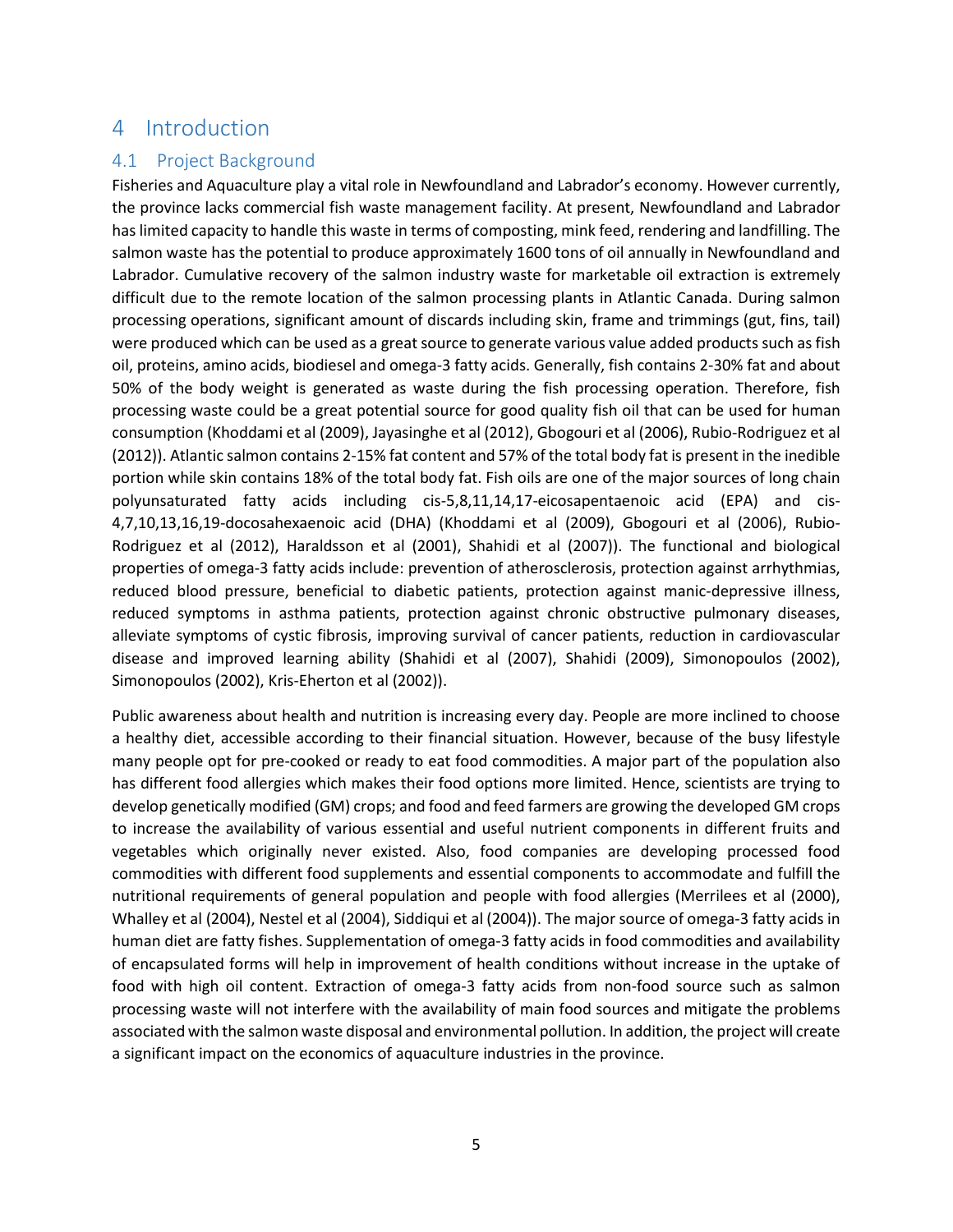### 4.2 Rationale

The omega-3 fatty acids encapsulation is a growing market world-wide. In most part of the world the omega-3 fatty acids are consumed in the form of fish. To make it available to vegetarian people, population with no access to marine products and people with allergies, consumption of encapsulated omega-3 might be the only option. Development of an economically viable and environmentally friendly method will increase the availability, acceptability and feasibility of fish waste derived omega-3 fatty acid products to a wide spectrum of people. Atlantic marine products and Newfoundland Health Foods Corp. are the commercial producers of omega-3 fatty acids in Newfoundland whose main source is from "Seal". However, Seal farming is still an issue of debate in many parts of the world. The implemented project has taken constructive step towards *better utilization of salmon aquaculture waste for omega-3 fatty acids production from salmon oil as a part of improving waste management practices in the province*. This project was carried out using environmentally friendly enzymatic extraction methods as an *efficient alternative to the existing* chemical extraction methods which produces a lot of chemical waste and consumes lot of energy.

### 4.3 Objectives

(a) Characterization of salmon waste (b) pretreatment and handling of the salmon waste (c) enzymatic extraction and characterization of salmon oil and (d) enzymatic concentration and concentration of omega-3 fatty acids.

### 4.4 Research Methodology and Approach

### 4.4.1 Raw materials and sample preparation

Fresh salmon frames (a total of three samples) were obtained from two local aquaculture sites. The frames were placed on ice immediately after processing and shipped to the Bioprocessing facility without delay. The next day, the frames were processed through a Baader deboner to separate the meat from the bones. The resulting salmon mince was vacuum packed in 1 kg bags and frozen at -80°C until use.

#### 4.4.2 Proximate analysis

Proximate analysis was conducted separately for individual fractions of fish head, frame and guts. Protein analysis was conducted using Kjeldahl method (AOAC 954.01). Lipid content was determined using the Soxhlet method (AOAC 948.15) and ash and moisture were determined according to standard dry ashing and moisture procedures (AOAC 938.08 and 930.15).

#### 4.4.3 Water activity, salinity and colour

Water activity was measured using AquaLab water activity meter (series 3/ 3TE, Decagon devices, Washington, USA) and colour was measured using ColorTec-PCM colorimeter (New Jersey, USA) using L, A and B scale. Salinity was measured using salinity meter.

#### 4.4.4 Total plate count and yeast and mould count

A homogenate of the freeze-dried salmon by-products mixture was prepared by combining 99ml of sterile diluent and 11 g of sample, which was homogenised for 2 min. Further serial dilutions of 10<sup>-2</sup>to 10<sup>-7</sup> were prepared "using sterile peptone water dilution blanks and homogenized sample from the stomacher bag.

For total yeast and mold count, about 15 to 20 ml of the agar () was poured in the plates and were dried overnight at room temperature and stored at 5-10 ºC for future use. 0.1 ml aliquots of each dilution were transferred to the prepared OGYE plates and distributed evenly on the agar surface using a sterile bent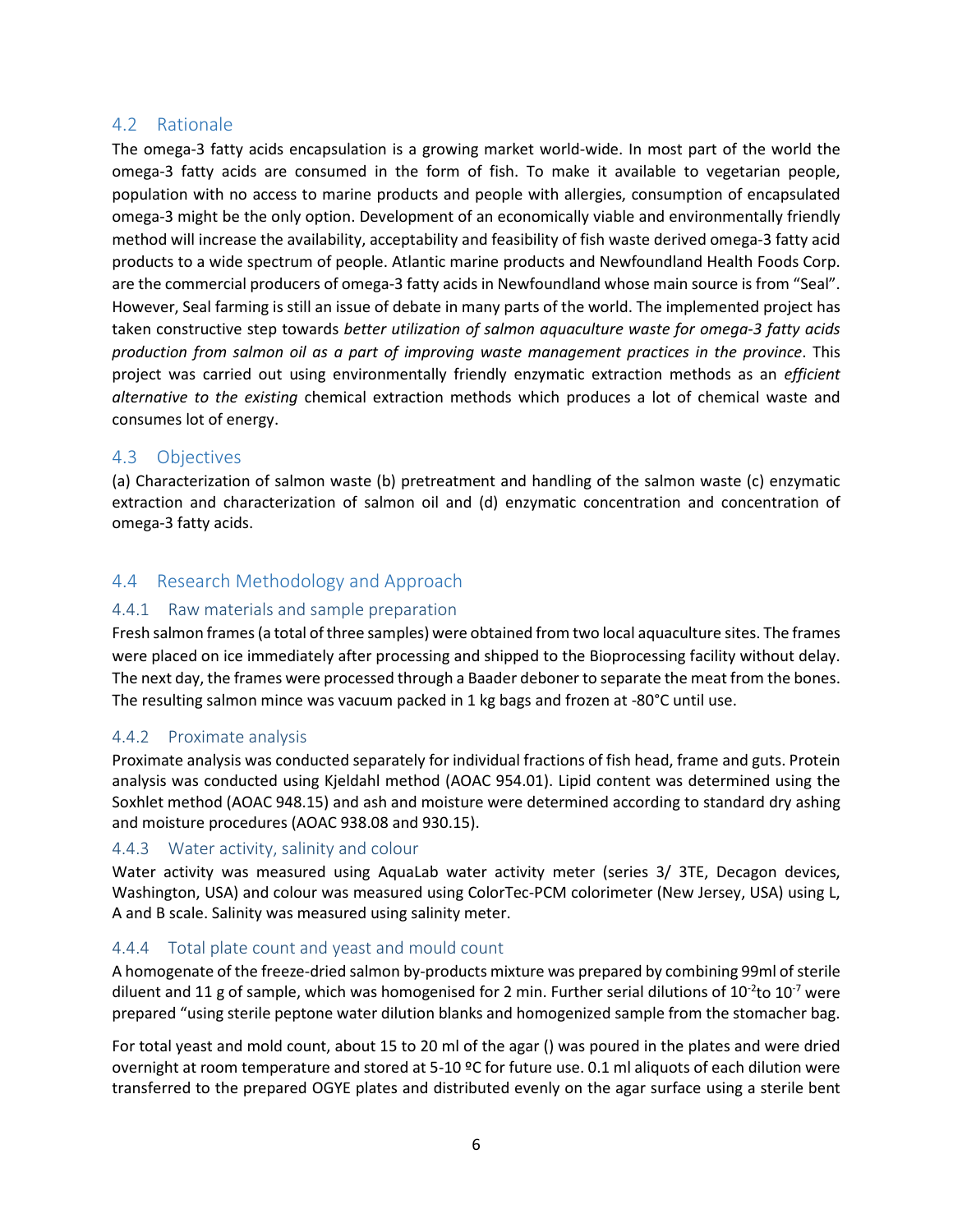glass rod. The plates were incubated in dark, for 5 days, after which colonies were count and reported as yeast and mold CFU/g. All the dilutions were tested in duplicates.

In case of total plate count (TPC), for the analysis of total number of bacteria, 1 ml of the aliquot of each dilution was first poured into Petri plates, which was replicated. 12 to 15 ml of plate count agar (freshly prepared, sterilized using autoclave, and cooled to 44-46 ºC) was poured into the petriplates. The sample and agar were mixed and agar was allowed to solidify, after which the petriplates were inverted and incubated at 35 ºC for 48 hours. The colonies were counted and expressed as CFU/g.

### 4.4.5 Chemicals and Enzymes

All chemicals were ACS grade or higher and were purchased from Sigma-Aldrich (St. Luis, MO, USA) or VWR International (Radnor, PA, USA). Alcalase was purchased from Sigma Aldrich (St. Luis, MO, USA), Sea-B Zyme L200 was purchase from Specialty Enzymes (Chino, CA, USA) and the lipase used for concentration of omega-3 fatty acids war purchased from Amano Enzymes (Chipping Norton, U.K.).

#### 4.4.6 Oil extraction

The required raw material was gently thawed in the fridge without removing it from the vacuum bag. Oil was extracted from the salmon mince by enzymatic hydrolysis. Extraction parameters were selected based on provided optimal conditions by manufacturer. In order to compare oil extraction efficiencies, two different enzymes including Alcalase (Sigma-Aldrich) and Sea-B-Zyme (Specialty Enzymes, California) used.

500 g of thawed, ground fish frames was transferred into 1 L Erlenmeyer flask. 2.5 g (0.5% v/w) of Enzyme (Alcalase or Sea-B-Zyme) was mixed with 100 ml distilled water poured in a 200 ml measuring cylinder maintained at 30°C. An additional 100 ml of distilled water, maintained at 30 °C was used for recuperating the enzyme from the measuring cylinder and added into the ground fish sample. The flasks were flushed with N<sub>2</sub> and loosely sealed. The mixture was digested in an incubator shaker (Thermo- Scientific Max Q 6000, Marietta, Ohio, USA) at 55°C and 200 rpm for 2 hours. The hydrolysate was centrifuged at 4000 rpm for 20 mins, for separation of the digested mass into different fractions based on varying density. The oil fraction was removed and transferred to a clean 50 ml centrifuge tube. The oil was covered with  $N_2$  and stored at -80°C until use.

#### 4.4.7 Concentration of Ω-3 fatty acids

#### *Enzymatic Hydrolysis Method 1 (Okada and Morrissey, 2008)*

20 ml of 0.1 M Phosphate buffer, pH 9.17 and 2 g of oil was placed in an Erlenmeyer flask together with 350 Units of enzyme/g oil (*Pseudomonas sp,* Amano AK) and incubated for 1 h. Following hydrolysis, deionized water (10-fold) potassium hydroxide and 0.1 % methanolic phenolphthalein solution were added to the flask. The KOH was added for neutralization of the FFA released by hydrolysis and the indicator solution was added to monitor pH. An aliquot of CaCl<sub>2</sub> was added to the mixture to break down emulsions and obtain a high oil yield. The final PUFA enriched oil was recovered after centrifugation at 6000 rpm for 20 min.

#### *Enzymatic Hydrolysis Method 2 (Mohanarangan, 2012)*

4 g of oil, 6 ml of Phosphate buffer (pH 9.17) and 200 U/g oil of lipase were mixed in an Erlenmeyer flask, flushed with Nitrogen and incubated for 2 hours. The hydrolysis was stopped by adding 2 ml of methanol. 1 ml of 1 % KOH was added to neutralize the FFA released during hydrolysis. The mixture was transferred to a separatory funnel and thoroughly mixed with 100 ml hexane and 50 ml distilled water. The lower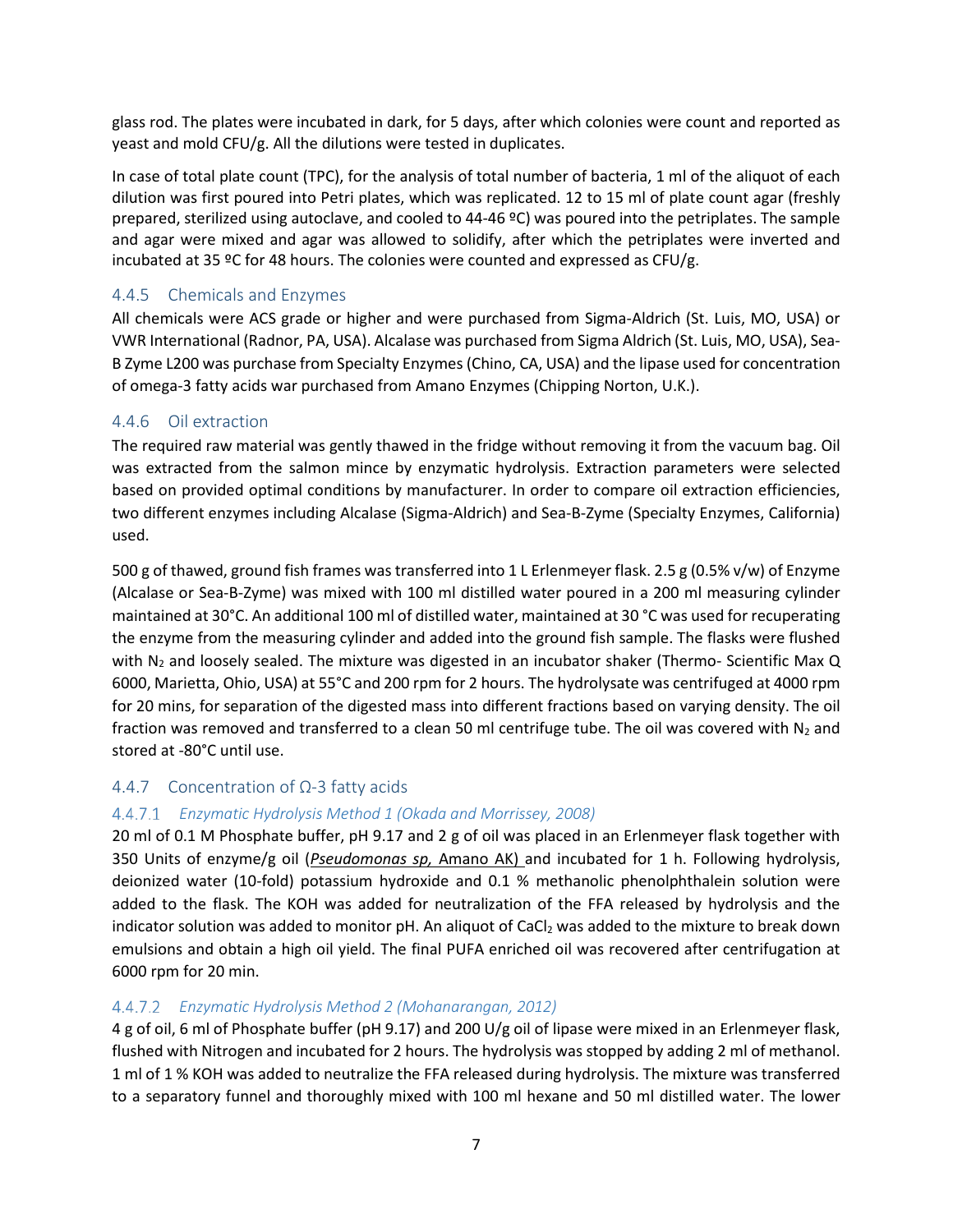aqueous phase was discarded. The hexane phase was washed again with 50 ml of distilled water. The hexane phase was then separated and evaporated. The recovered oil was subjected to fatty acid analysis according to AOAC991.39.

#### *Enzymatic concentration by Alcoholysis*

Ω-3 fatty acids were concentrated in salmon oil by an ethanol-catalyzed, enzymatic process. Two different enzymes were investigated Enzyme (*P. fluorescens*, Amano PS and *Pseudomonas sp,* Amano AK). For each enzyme, several process parameters were investigated and optimized according to a factorial design (Table 1) using low/high limits for incubation time (12 h, 24 h), enzyme concentration (10 %, 15 %), and molar ratio of EtOH (1:2, 1:6) and process temperature (20 °C, 50 °C). Minitab software was used for the design of experimental matrix followed by statistical analysis. Omega-3 enriched salmon oil analysis was performed by Gas Chromatography after silylation (no derivatization of the sample). Hence only fatty acids were detected that were produced from acylglycerides during alcoholysis. The composition of the FAEE gave an indication of the lipase performance.

2 g of oil were transferred to a clean 25 ml Erlenmeyer flask (previously rinsed with hexane and dried). The appropriate amounts of enzyme and Ethanol were added. The flask was flushed with  $N_2$ , capped tightly and incubated in a water bath shaker at 200 rpm and 20°C for the desired incubation time. The reaction was stopped by filtering out the enzyme using a 2 µm syringe filter.

100  $\mu$ l of sample were transferred to a clean glass tube containing internal standard. 100  $\mu$ l of tetrahydrofuran and 200 µl BSTFA were added and the tube incubated at 95°C for 15 min. After the sample cooled to room temperature, 5 ml of hexane. 1-2 µl of this solution was injected into GC.

During calculations the ethanol dilution factor was taken into account. The GC results were further normalized against the signal of the Internal Standard (IS).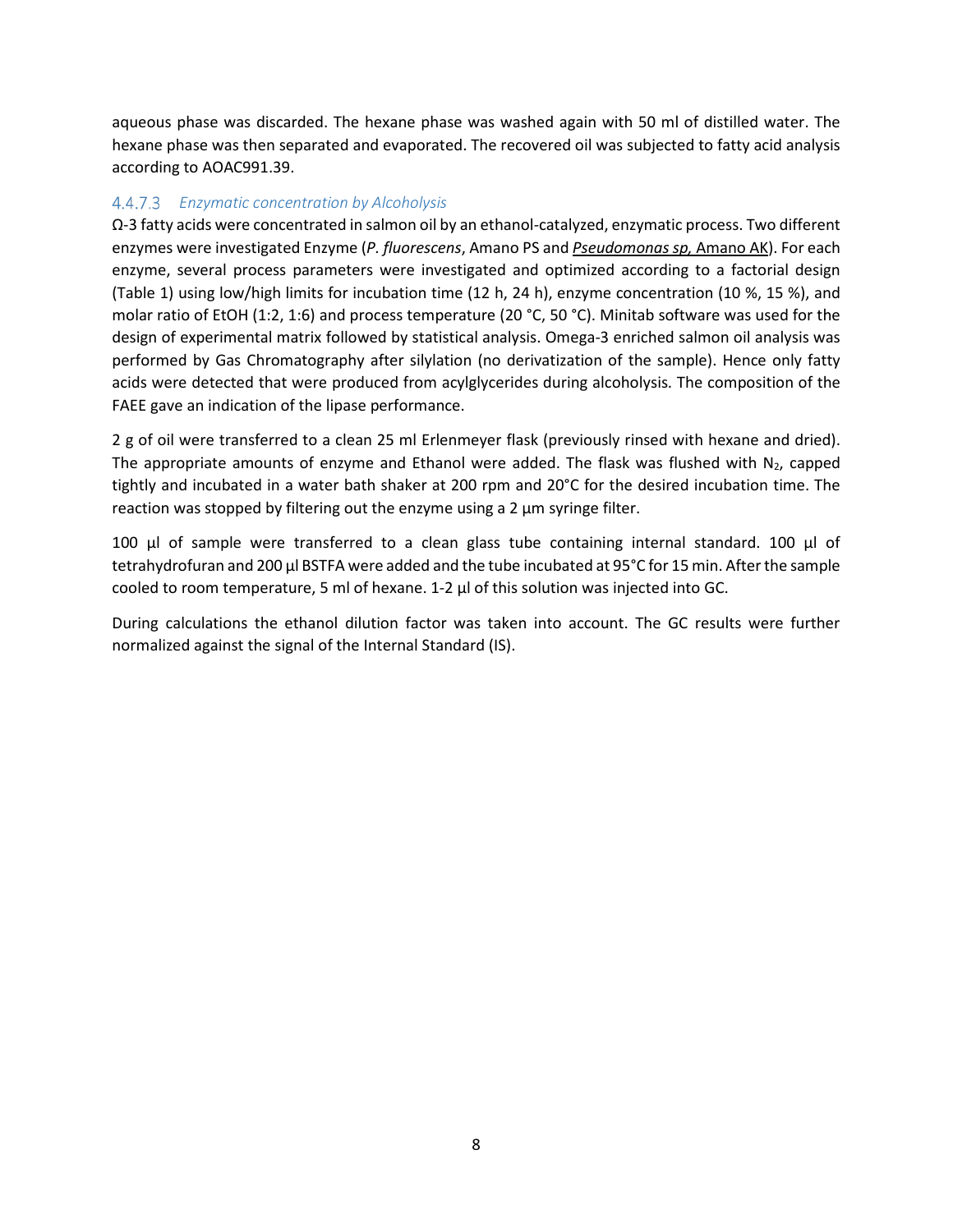| <b>StdOrder</b>         | <b>RunOrder</b> | <b>CenterPt</b>     | <b>Blocks</b> | time | temperature | ethanol                 | enzyme conc |
|-------------------------|-----------------|---------------------|---------------|------|-------------|-------------------------|-------------|
| 16                      | $\mathbf{1}$    | $\mathbf{1}$        | $\mathbf{1}$  | 24   | 50          | 6                       | 15          |
| $\mathbf{1}$            | $\overline{2}$  | $\mathbf{1}$        | $\mathbf{1}$  | 12   | 20          | $\overline{2}$          | 10          |
| 10                      | 3               | $\overline{1}$      | $\mathbf{1}$  | 24   | 20          | $\overline{2}$          | 15          |
| $\overline{2}$          | 4               | $\mathbf{1}$        | $\mathbf{1}$  | 24   | 20          | $\overline{2}$          | 10          |
| 12                      | 5               | $\mathbf{1}$        | $\mathbf{1}$  | 24   | 50          | $\overline{2}$          | 15          |
| 15                      | 6               | $\mathbf{1}$        | $\mathbf{1}$  | 12   | 50          | 6                       | 15          |
| 17                      | $\overline{7}$  | 0                   | $\mathbf{1}$  | 18   | 35          | $\overline{\mathbf{4}}$ | 12.5        |
| 14                      | 8               | $\mathbf{1}$        | $\mathbf 1$   | 24   | 20          | 6                       | 15          |
| 5                       | $\mathsf g$     | $\mathbf 1$         | $\mathbf{1}$  | 12   | 20          | 6                       | 10          |
| 13                      | 10              | $\mathbf{1}$        | $\mathbf{1}$  | 12   | 20          | 6                       | 15          |
| $\overline{\mathbf{4}}$ | 11              | $\mathbf{1}$        | $\mathbf{1}$  | 24   | 50          | $\overline{2}$          | 10          |
| 3                       | 12              | $\mathbf{1}$        | $\mathbf{1}$  | 12   | 50          | $\overline{2}$          | 10          |
| 8                       | 13              | $\mathbf{1}$        | $\mathbf{1}$  | 24   | 50          | 6                       | $10\,$      |
| $\overline{\mathbf{z}}$ | 14              | $\mathbf{1}$        | $\mathbf{1}$  | 12   | 50          | 6                       | $10\,$      |
| 18                      | 15              | $\mathsf{O}\xspace$ | $\mathbf{1}$  | 18   | 35          | 4                       | 12.5        |
| 19                      | 16              | 0                   | $\mathbf{1}$  | 18   | 35          | 4                       | 12.5        |
| $6\phantom{1}6$         | 17              | $\mathbf{1}$        | $\mathbf{1}$  | 24   | 20          | 6                       | 10          |
| 9                       | 18              | $\mathbf{1}$        | $\mathbf{1}$  | 12   | 20          | $\overline{2}$          | 15          |
| 11                      | 19              | $\overline{1}$      | $\mathbf{1}$  | 12   | 50          | $\overline{2}$          | 15          |

#### **Table 1: Full Factorial Design for Ω-3 concentration by ethanolysis**

#### 4.4.8 Fatty Acid Analysis (based on AOAC 991.39 method)

Fatty Acid analysis was performed by Gas Chromatography according to AOAC 991.39.

#### *Preparation of glass tubes*

All test tubes used for GC analysis were thoroughly cleaned with soap and water and rinsed with distilled water. After drying the tubes in the drying oven at 100 °C, the tubes were rinsed with hexane and dried again. The tubes were capped and stored at room temperature until use.

#### *Preparation of sample tubes containing Internal Standard 23:0*

For those samples requiring an internal standard, test tubes were prepared as follows: 25 mg of 23:0 methyl ester internal standard (IS) was accurately weighed into a 25 ml volumetric flask and diluted to volume with Hexane. 1 ml portions of this solution was pipetted into 25 previously cleaned and hexanerinsed test tubes. The solvent was evaporated in a gentle stream of  $N<sub>2</sub>$ . The dry tubes were capped and stored at -80°C until use.

#### *Sample preparation for GC analysis (based on AOAC991.39)*

25 mg (+- 0.1 g) of oil was accurately weighed into a glass tube containing the Internal Standard. 1.5 ml 0.5 M methanolic NaOH was added. The tube was flushed with  $N_2$ , capped, mixed, and heated for 5 min at 100°C. After cooling, 2 ml Boron Trifluoride (BF3) in Methanol were added to the mixture. The tube was flushed with N<sub>2</sub>, capped, mixed, and heated for 30 min at  $100^{\circ}$ C. After cooling to 30-40 $^{\circ}$ C, 1 ml hexane was added. The tube was flushed with  $N_2$  and agitated vigorously for 30 s while still warm. Immediately,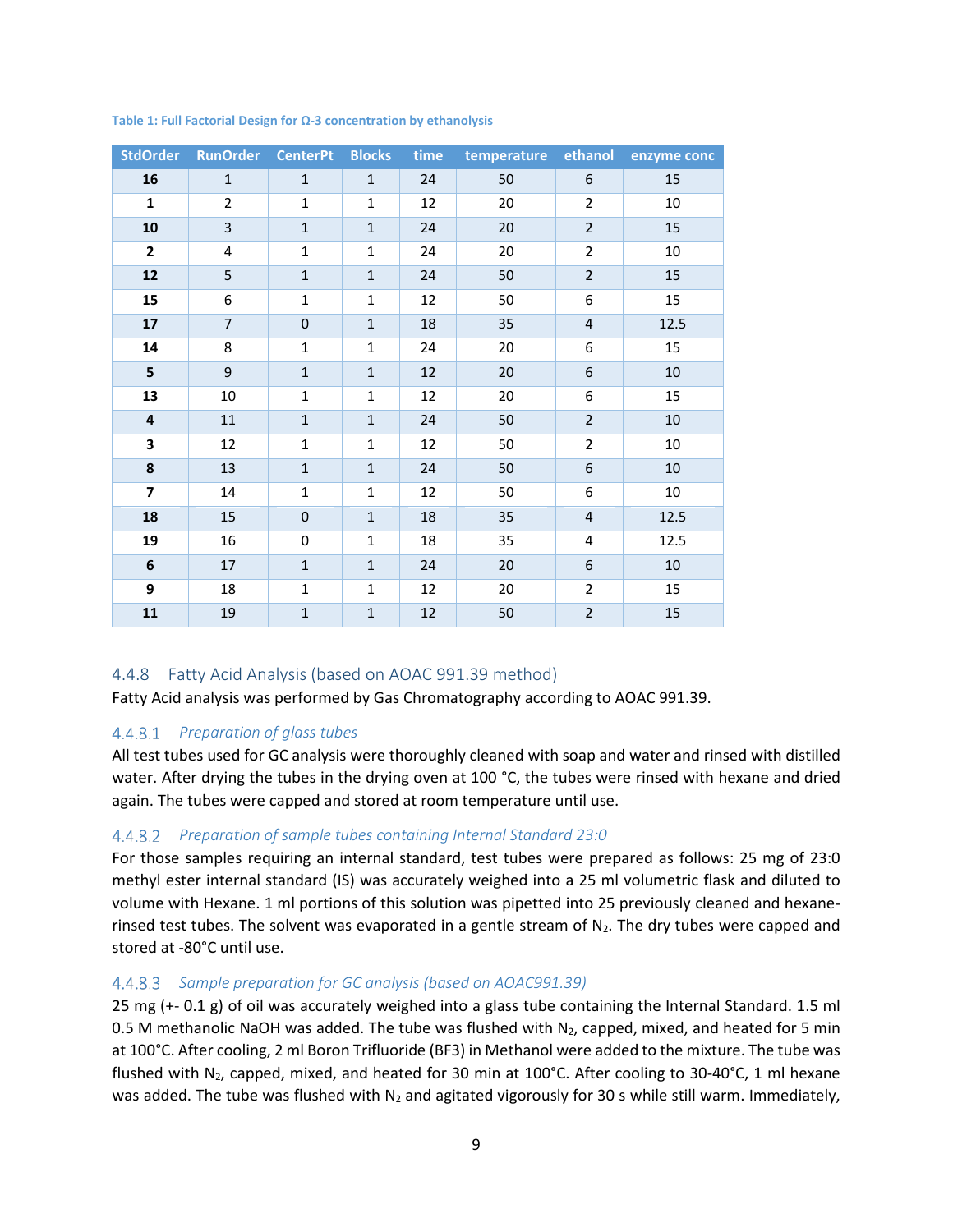5 ml of saturated NaCl solution was added. The tube was flushed with  $N_2$ , capped, mixed, agitate thoroughly. The tube was then cooled to room temperature without agitation to allow for phase separation. The hexane phase was transferred to a clean glass tube. The aqueous phase was mixed with 1 ml of hexane, capped and mixed thoroughly. The mixture was given time to settle into two phases again. The hexane fraction was removed and added to the glass tube containing the first hexane fraction. The aqueous fraction was discarded. The hexane fraction was evaporated to a volume of about 1 ml in a stream of dry  $N_2$ . 1-2  $\mu$  of this mixture was injected into the GC.

#### *Gas Chromatography*

The fatty acid analysis of fish oil and biodiesel after transesterification was carried out using Trace 1300 gas chromatograph with flame ionization detector (FID) (Thermo Fisher, Canada). The column used for the analysis was TR FAME 30 m x 0.32 mm, ID 0.25 µm, P/N 260M143P, S/N 1088052B06. The inlet temperature was maintained at 255°C under spilt mode. The spilt flow of the carrier gas was maintained at 100 ml/min and purge flow was 2 ml/min. The inlet pressure was maintained at 81.7 kPa. The flame ionization detector was maintained at 270°C and the ignition threshold was 1 pA and the data collection rate was 10 Hz. The gas settings included an air flow at 350 ml/min, makeup gas flow at 35 ml/min and hydrogen flow at 35 ml/min. The GC oven temperature was initially maintained at 130°C for 3 min and it was ramped to 250°C at the rate of 10°C/min and kept under hold for 15 min. The final run time was 30 min.

#### *Analysis of oil and Ω-3 concentrates*

Fatty acid composition and determination of the conversion rates was done by quantitative Gas Chromatography against an internal standard of 23:0 fatty acids. Conversion rates, yields and fatty acid compositions were calculated as described in L.M. Valverde et al., (2013):

The masses of fatty acids were calculated as follows:

$$
fatty \ acid \ [mg] = 1.0 \ \frac{f_x \times \ area_x}{\ area_{IS}}
$$

Where 1.0 is the concentration in *mg* of internal standard in the sample,  $f_x$  is the fatty acid response factor, *area<sub>x</sub>* the fatty acid chromatographic area and *area<sub>IS</sub>* the area of the internal standard peak. The response factors were close to 1 for all the fatty acids with a molecular weight close to that of the internal standard and therefore  $f_x = 1$  was used for all fatty acids except for DHA for which factor 1.08 was calculated.

The conversion X was expressed as weight ratio:

$$
Conversion X = \frac{fatty \ acid \ ethyl \ esters \ [mg]}{\ total \ fatty \ acids \ [mg]}
$$

Where *fatty acid ethyl esters* are the sum of all fatty acid amounts obtained after lipase-catalyzed alcoholysis. Fatty acid ethyl esters were quantified by Gas Chromatography without derivatization of the sample. Hence only fatty acids were detected that were produced from acylglycerides during alcoholysis. *Total fatty acids* are the sum of all fatty acid amounts detected in the oil before alcoholysis. Quantification was performed by gas chromatography with derivatization. Hence all fatty acids, including acylglycerides were esterified and detected.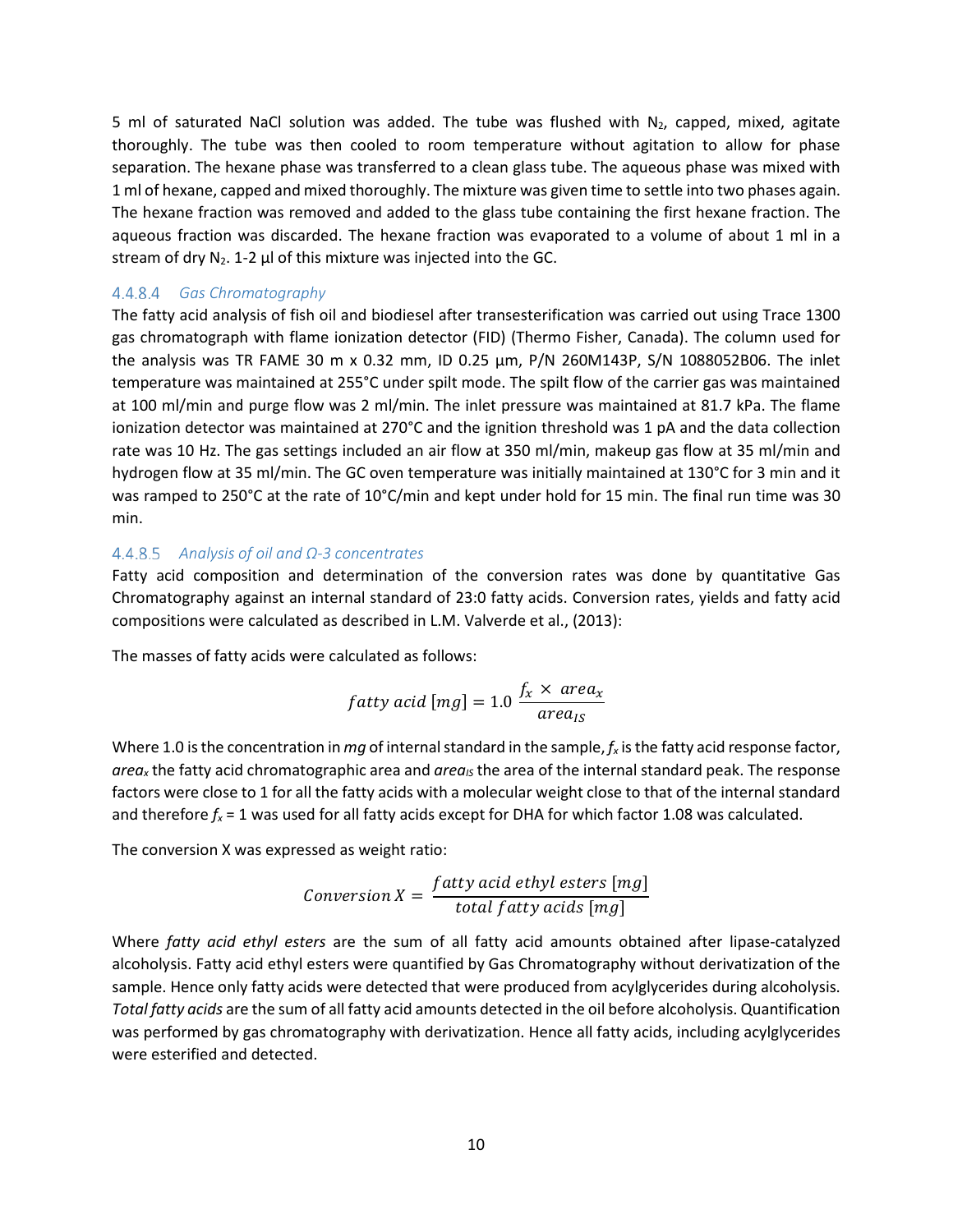Calculation of remaining acylglycerides:

### $A \ncylglycerides [mg] = total fatty acids [mg] - fatty acid ethyl esters [mg]$

During sample preparation for GC, no esterification was performed, just silylation. This means that acylglycerols were not detected as they are not volatile enough.

## 5 Results

## 5.1 Milestone 1 and 2: Characterization of the salmon processing waste and Extraction of oil

#### 5.1.1 Sample processing and oil extraction

The composition of the salmon processing waste varies based on the source, location, farming practices, fish feed and processing steps as well. To maintain the consistency in the raw material available for the project, qualitative and quantitative information was documented including quality of the raw material focus on the proximate analysis of the source material to assess the fat content of the raw material. A sample of the received salmon frames was analyzed for proximate composition. The results are shown in Table 2. The results are all in the expected range for salmon mince.

|              | <b>Reference values Dec 2012</b> | <b>Reference values Feb 2013</b> | <b>Sample values Nov 2015</b> |
|--------------|----------------------------------|----------------------------------|-------------------------------|
| Moisture [%] | 57.07                            | 57.30                            | 56.53                         |
| Lipids [%]   | 23.73                            | 21.57                            | 25.58                         |
| Protein [%]  | 14.52                            | 18.20                            | 14.21                         |
| Ash [%]      | 4.65                             | 2.64                             | 3.65                          |

#### **Table 2: Summary of proximate analysis of waste streams**

*\*All values are based on wet weight*

Sample preparation and enzymatic oil extraction was performed according to the procedure as described in chapter 4.4.6. Two enzymes were tested in parallel: Alcalase and Sea-B-Zyme. From 500 g salmon mince, 80 ml and 66.5 ml (16% v/w and 13.3% v/w) of oil were recovered using Alcalase and Sea-B-Zyme, respectively. Due to the significantly higher yield achieved with Alcalase, the oil obtained from that reaction was used for further experiments.

#### 5.1.2 Fatty acid analysis

Fatty acid analysis was performed according to the method described in section 4.4.8. The results indicated low levels of EPA and DHA close to the detection limit. The results of the fatty acid analysis were compared to previous work carried out by our research team and other authors. Table 3 summarizes the typical lipid class profiles found in farmed and wild salmon and show the profile of the current salmon sample in comparison.

Fatty acid profiles of both oil extracts were created using derivatization of the oil into esters and subsequent gas chromatography. The chromatographic method was modified for optimal peak resolution. Peak identification was achieved with 27 FAME analytical standard and menhaden oil analytical standard. An internal standard (23:0) was run with every sample for quality control. The analytic results showed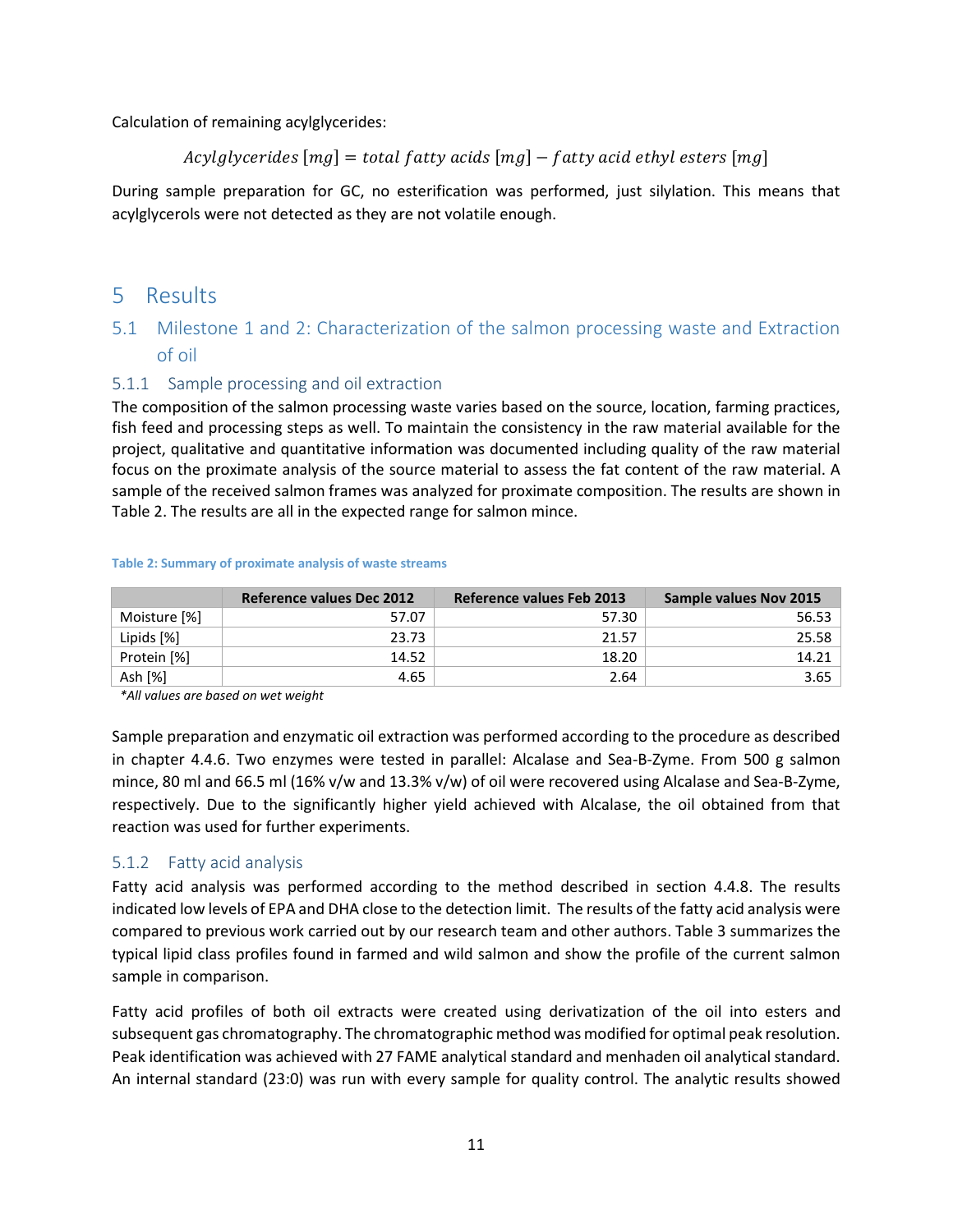very small levels of  $Ω$ -3 fatty acids and medium amounts of  $Ω$ -6. In fact, the levels were so low that concentration experiments were not possible.

#### **Table 3: Fatty acid profiles from various oils found in literature**

| <b>Analytes</b>             | <b>Units</b> | <b>Kronch</b><br><b>Salmon</b><br>oil<br>$(wild)**$ | <b>Wild</b><br><b>Salmon</b> ° | <b>Farmed</b><br><b>Salmon</b> ° | <b>Wild</b><br>Salmon <sup>oo</sup> | <b>Farmed</b><br>Salmon <sup>oo</sup> | <b>Farmed</b><br><b>Salmon</b><br>Reference<br>value<br>2013<br>*** | <b>Farmed</b><br><b>Salmon</b><br>current<br>project |
|-----------------------------|--------------|-----------------------------------------------------|--------------------------------|----------------------------------|-------------------------------------|---------------------------------------|---------------------------------------------------------------------|------------------------------------------------------|
| Fat(GC/FID)                 |              | 89                                                  |                                |                                  |                                     |                                       |                                                                     |                                                      |
| Saturated                   |              | 24.2                                                | 23.2                           | 19.7                             |                                     |                                       | 21.0                                                                | 17.916                                               |
| Cis-Monounsaturated         |              | 38.9                                                | 45.6                           | 47.9                             |                                     |                                       | 33.8                                                                | 45.425                                               |
| Cis-Polyunsaturated         |              | 36.3                                                | 26.2                           | 30.4                             |                                     |                                       | 36.4                                                                | 27.487                                               |
| $\Omega$ -3 Polyunsaturated |              | 29.1                                                | 24.4                           | 21.2                             | 12.22                               | 33.73                                 | 25.0                                                                | 4.025                                                |
| $\Omega$ -6 Polyunsaturated | g/100g oil   |                                                     | 1.7                            | 9.1                              | 1.28                                | 8.8                                   | 11.3                                                                | 22.311                                               |
| EPA (20:5 n-3)              |              | 8.9                                                 | 6.5                            | 5.5                              | 4.14                                | 10.79                                 | 9.6                                                                 | 0.753                                                |
| DPA (22:5 n-3)              |              |                                                     | 2.5                            | 2.8                              | 1.2                                 | 5.19                                  | 4.39                                                                |                                                      |
| DHA (22:6 n-3)              |              | 11.4                                                | 12.5                           | 8.4                              | 6.29                                | 15.69                                 | 8.47                                                                | 2.024                                                |
| <b>EPA/DHA ratio</b>        |              | 0.78                                                | 0.52                           | 0.65                             | 0.66                                | 0.69                                  | 1.13                                                                | 0.37                                                 |
| $Ω$ -3 / $Ω$ -6 ratio       |              |                                                     | 12.50                          | 2.27                             | 9.55                                | 3.83                                  | 2.21                                                                | 0.18                                                 |
| $Ω$ -6/ $Ω$ -3 ratio        |              |                                                     | 0.07                           | 0.43                             | 0.10                                | 0.26                                  | 0.45                                                                | 5.54                                                 |

*Note: Values express the analyte content in the lipid fraction of the fish*

*\*Terra Nova Ω-3 Seal oil capsules; \*\*Kronch Pet Food, nutritional information; °I.J.Jensen et al., 2011; \*\*\*Our previous work °°M.C. Hamilton et al.*

A possible explanation of this result is oxidative degradation of Ω-3 fatty acids, which are prone to oxidation due to their reactive double bonds. Since the material was collected fresh and analyzed without delay, it was assumed that oil oxidation was unlikely.

Nevertheless, the oil extraction and fatty acid analysis was repeated with freshly sourced raw material. To minimize oxidation, the salmon waste was again transported to the bioprocessing unit on ice immediately after collection at the processing plant. Oil extraction was performed the next day and during all process steps, the oil was covered with a layer of Nitrogen. After extraction the oil was stored at -80°C until further use.

This time, enzymatic hydrolysis was performed with 1 kg of salmon mince and 0.5% Alcalase. 155 ml or 15.5% of oil were recovered. Fatty acid analysis also indicated low levels of Ω-3 fatty acids in the oil. See Figure 2: This pictures shows the fatty acid profile of the original oil (top chromatogram) compared to the oil obtained after hydrolysis using method 1 (middle chromatogram) and method 2 (bottom chromatogram). No noticeable concentration of EPA/DHA and DPA occurred, however, there was no significant amount of those FA in the original oil.

While feeding regimes as well as details of growing conditions are confidential, these results clearly indicated that the salmon were fed a diet low in marine animal fats and therefore have low levels of EPA and DHA in their oil.

#### 5.2 Milestone 2: Handling and Pretreatment

#### 5.2.1 Drying effect on quality

Fish biomaterial has high water content and lots of enzymes and therefore it is susceptible to rapid spoilage. The digestive enzymes present in the fish lead to autolysis causing solubilization of blood water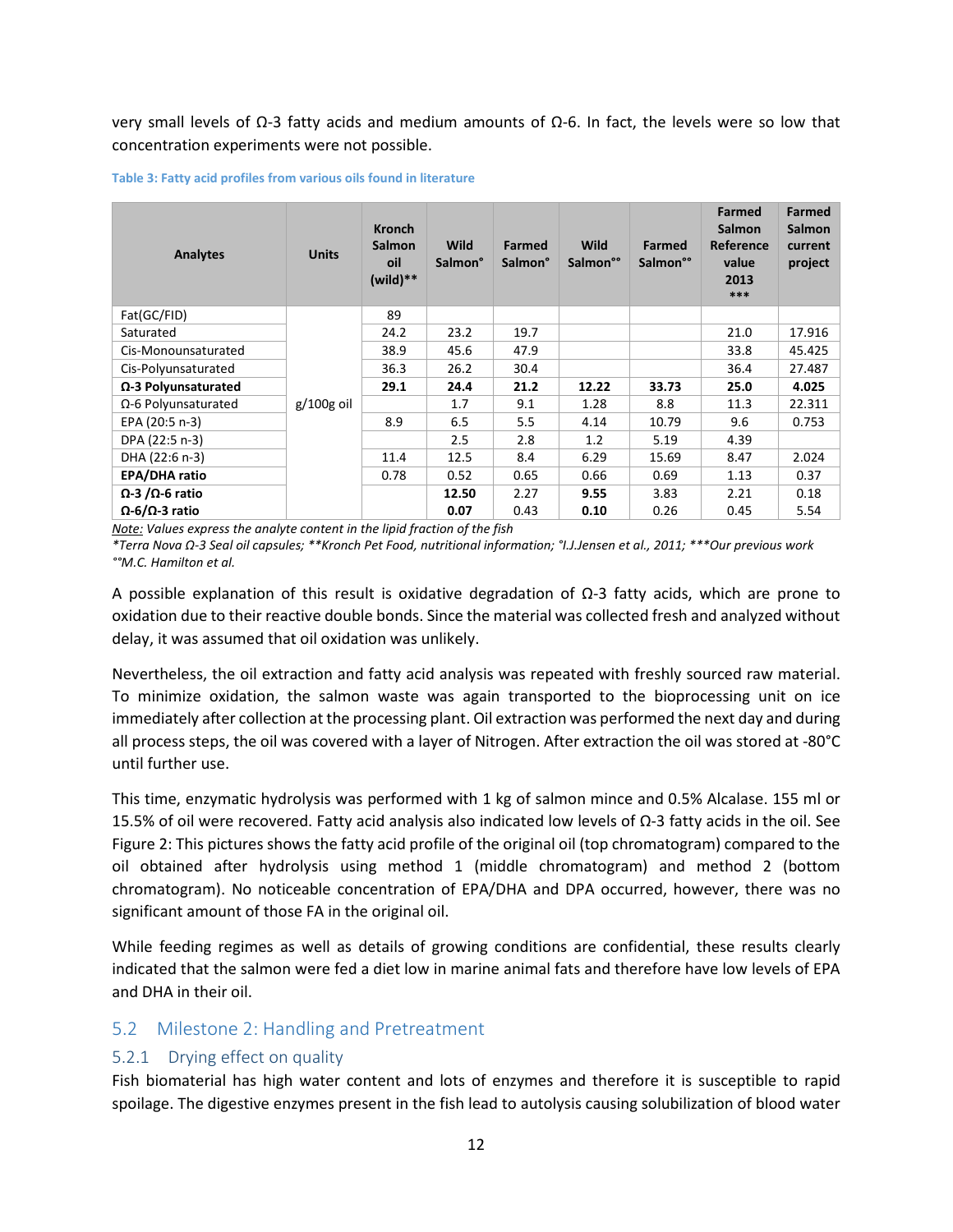containing both protein and oil. Also other enzymes such as lipases can cause rapid deterioration leading to loss in quality and yield of fish oil (Ghaly et al (2010)). Oxygen and microbial spoilage also leads to rapid deterioration of fish tissues and therefore require special handling and pretreatment to minimize spoilage. Handling and pretreatment studies were performed with the RDC Ignite project. In this study, the salmon waste samples were partially dried and the lipid content in the partially dried samples was compared against the undried salmon waste samples. This will result in determining the efficient handling and pretreatment technique before nutraceutical grade salmon oil production. The main aim for this study was to prevent any mode of contamination and preservation of raw material for the production of high quality nutraceutical oil. In this study microbial quality, colour and water activity of the dried salmon processing byproducts were analyzed during the storage period of 35 days at 5 and -30 ºC. This was one of the first studies assessing the quality parameters of the dried salmon by-products. Colour of the salmon by-product was not significantly affected during the low temperature storage and water activity also remained very low; hence, polyethylene transparent bags can be potentially employed as a storage bag for the packing of dried salmon-by-products for a short period of 35 days at low temperature. Microbial count decreased with drying which further depleted with increased storage time. However, total plate count and Oxytetracycline Gentamicin Yeast extract count at -30 °C were higher than observed at 5 °C. Hence, further studies are necessary to identify these microorganisms which can survive such low temperatures in salmon by-products.

| Sample  | Ash<br>content<br>(% dry wt) | <b>Protein content</b><br>$%$ dry wt $)$ | <b>Fat content</b><br>$%$ dry wt $)$ | <b>Moisture</b><br>content<br>(% wet basis) | Salinity (%)      |
|---------|------------------------------|------------------------------------------|--------------------------------------|---------------------------------------------|-------------------|
| Freeze- | 6.481                        | $29.084 \pm 3.979$                       | $56.884 \pm 1.439$                   | $58.634 \pm 0.231$                          | $0.303 \pm 0.012$ |
| dried   | 0.757                        |                                          |                                      |                                             |                   |
| sample  |                              |                                          |                                      |                                             |                   |

#### **Table 4: Characteristics of freeze-dried salmon by-products**

**Table 5: Summarization of colour and water activity of different freeze-dried salmon by-product samples at different temperatures and time of storage**

| <b>SAMPLE</b>                 | Days | Colour    | <b>Water activity</b> | <b>Temperature</b> |
|-------------------------------|------|-----------|-----------------------|--------------------|
| <b>Freeze dried</b>           |      | yellowish | 0.053                 | 22.3               |
| Freeze-dried stored at -30 °C | 14   | yellowish | 0.071                 | 21.3               |
|                               | 28   | yellowish | 0.051                 | 21.2               |
|                               | 35   | yellowish | 0.049                 | 21.9               |
| Freeze-dried stored at 5 ºC   | 14   | yellowish | 0.065                 | 21.9               |
|                               | 28   | yellowish | 0.052                 | 20.6               |
|                               | 35   | yellowish | 0.062                 | 21.3               |

#### 5.2.2 Effect of storage at freezing temperatures

In case of application of salmon by-products as a source of oil for omega-3/6 fatty acids and biodiesel production, storage of by-products under optimum conditions is very necessary. Storage at low temperatures and freezing are common methods of preservation of biological materials. However, lipid peroxidation during freezing has been observed by Apgar and Hultin (1982) in fish muscle microsomes.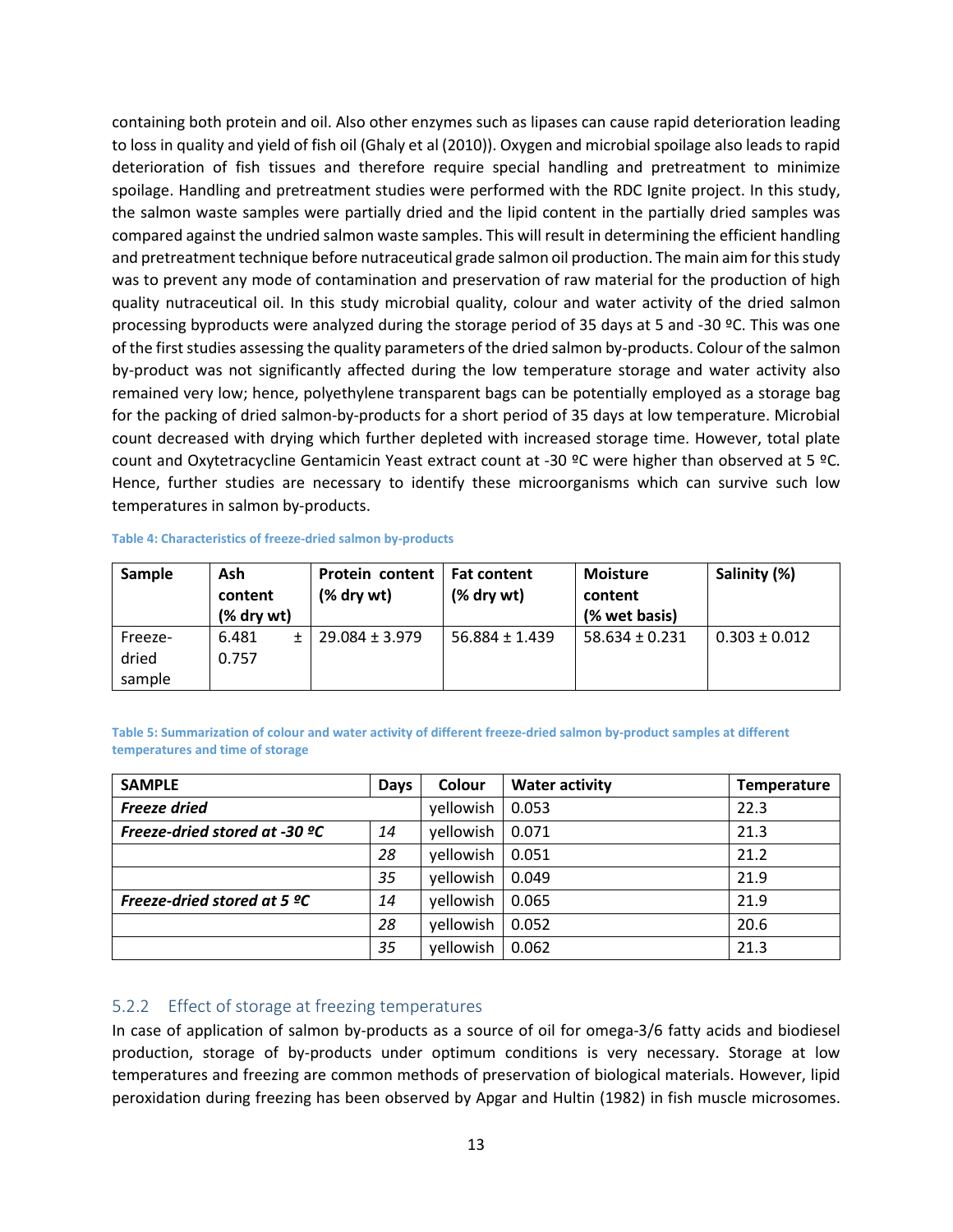There are various studies reporting effect of storage parameters on quality of fish products, however very few on salmon- by-products (Wu and Bechtel, 2008). According to our, literature study there are no studies reporting the effect of storage at freezing temperatures on the oil yield and composition of salmon oil extracted from frames. Hence, the objective of this study was to identify and quantify various fatty acids in salmon frame oil, harvested at various periods, employing enzymatic extraction. Among the samples harvested at different time periods, DHA/ EPA ratio (4gm/100gm of oil), total omega-3 content PUFA content were not suggestively different; however, mono-unsaturated fatty acids decreased and saturated fatty acids increased with increased storage period (Figure 1). Oil yield increased with storage period, however further studies are required to optimize storage period as a conditioning factor for obtaining higher oil yield. It can be concluded that, storage at very low temperatures can maintain the quality of salmon fish frames for oil extraction for applications in derivation of omega-3 fatty acids.



**Figure 1: Figure presenting content of major components and ratio of major components obtained through enzymatic extraction from the fish frame samples harvested at different periods of year**

#### 5.2.3 Concentration of Ω-3 fatty acids using enzymatic hydrolysis

This research was mainly conducted to investigate the suggested experimental procedure for ease of sample handling, phase separation and oil recovery. However, since it was known that the omega-3 content was at undetectable levels in the extracted oil, a measurable concentration of EPA-DHA and DPA was not expected.

Hydrolysis was performed according to the procedures described in section 4.4.7.1 and 4.4.7.2.

Method 1: Calcium Chloride did not break up the emulsion sufficiently to achieve good phase separation and oil recovery. Further, the reaction volume was quite large considering the small amount of oil. Large processing volumes can be limiting factors during scale-up of a process.

Method 2: Using this method, phase separation was better and oil recovery slightly increased. Although the reaction volume was a bit smaller than using method 1, this method employs the solvent hexane to recover the oil. Scaling-up this process would use large amounts of hexane, which is flammable and explosive and may therefore present many practical problems.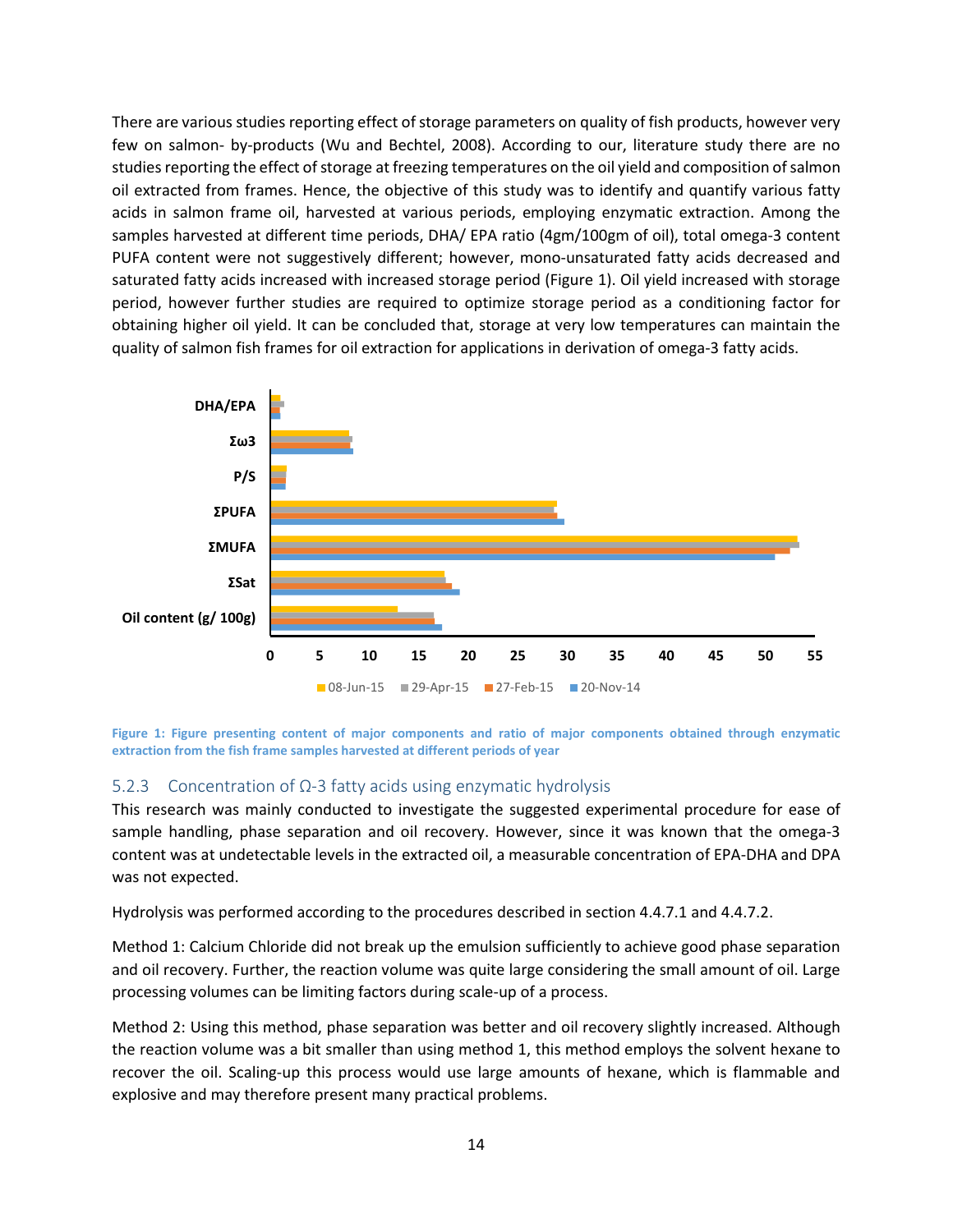

observed. The following Figure 2, 3 and 4 show the changes in fatty acid profile before and after hydrolysis. No significant changes in fatty acid profiles was observed. The following Figure 2, 3 and 4 show the changes in fatty acid profile before and after hydrolysis. No significant changes in fatty acid profiles was

in the original oil. chromatogram) and method 2 (bottom chromatogram). No noticeable concentration of EPA/DHA and DPA occurred, however, there was no significant amount of those FA Figure 2: This pictures shows the fatty acid profile of the original oil (top chromatogram) compared to the oil obtained after hydrolysis using method 1 (middle **in the original oil.chromatogram) and method 2 (bottom chromatogram). No noticeable concentration of EPA/DHA and DPA occurred, 2: This pictures shows the fatty acid profile of the original oil (top chromatogram) compared to the oil obtained after hydrolysis using method 1 (middle however, there was no significant amount of those FA**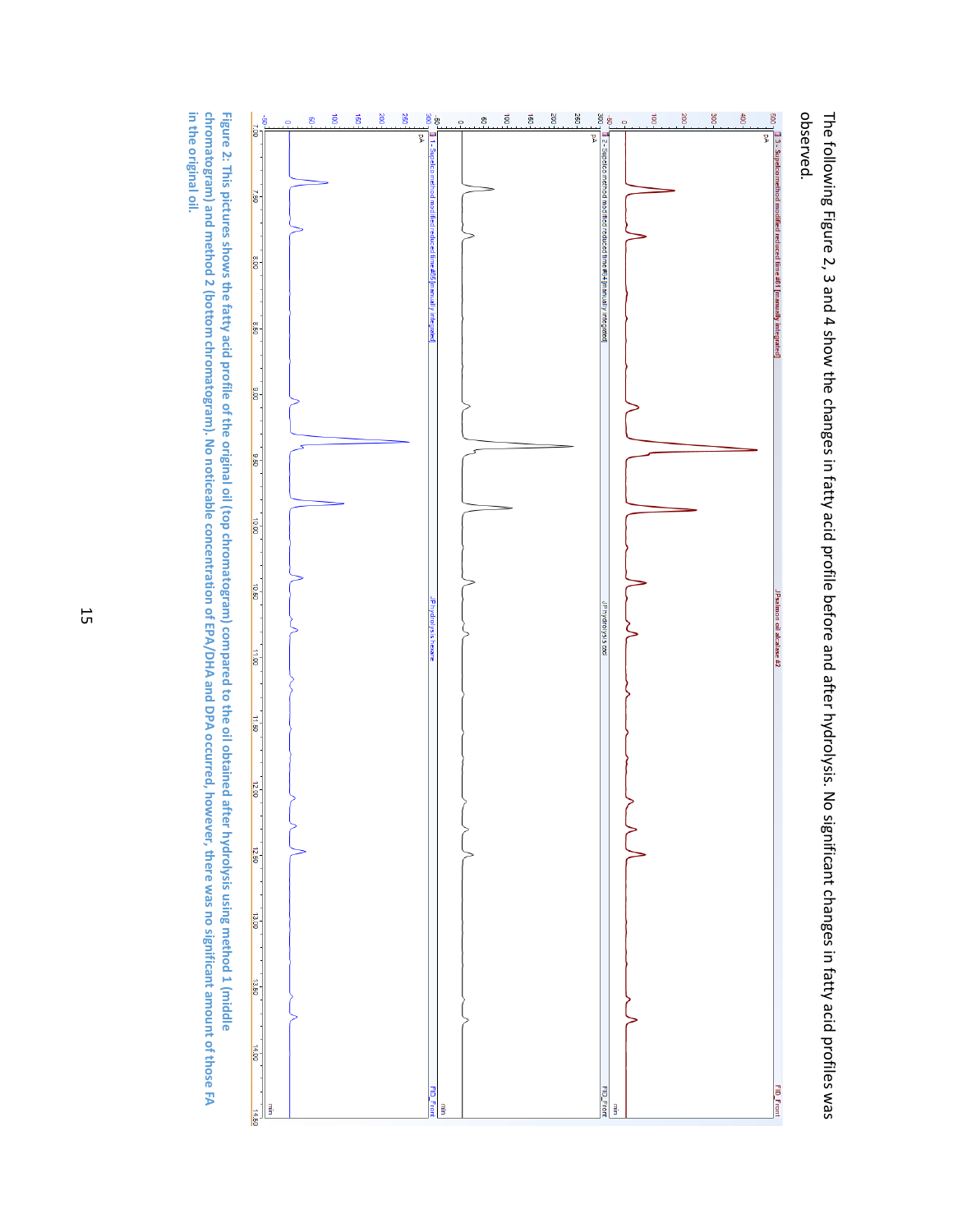#### 5.2.4 Concentration of Ω-3 fatty acids using enzymatic alcoholysis

Conversion of acylglycerides into Fatty acid ethyl esters was observed at a temperature if 20-50 C, an Ethanol to Oil molar ratio of 2-5 and enzyme concentrations ranging from 10-15 %. The incubation time was varied between 12 and 24 hours. Table 6 shows the factorial design and the results measured in total peak are detected with GC.

Figure 3 demonstrates the changes in oil composition achieved by enzymatic alcoholysis. While practically no volatile components are present in the original oil (see top chromatogram), alcoholysis produced considerable amounts of FAEE as recorded in peaks seen left of the internal standard, which eluted at ~12 min.

While the total amount of FAEE produced in the process varied from 9.14 to 53.81, the profile obtained was very similar as can be seen by the peak distribution and relative peak height in the two lower chromatograms.

Statistical analysis revealed that the conversion rates was mostly dependent on reaction temperature while the influence of incubation time, enzyme concentration and ethanol/oil ratio was not significant. Figure 4, Figure 5 and Figure 6 show the results of the statistical analysis. Since only one of the factors investigated showed significant effects on the reaction, no interaction plots could be created.

| <b>StdOrder</b>         | <b>RunOrder</b>         | <b>CenterPt</b> | <b>Blocks</b>  | time | temperature | ethanol        | enzyme conc | <b>Response:</b><br><b>Total Peak area</b> |
|-------------------------|-------------------------|-----------------|----------------|------|-------------|----------------|-------------|--------------------------------------------|
| 16                      | $\mathbf{1}$            | $\mathbf{1}$    | $\mathbf{1}$   | 24   | 50          | 6              | 15          | 20.88                                      |
| $\mathbf{1}$            | $\overline{2}$          | $\mathbf 1$     | 1              | 12   | 20          | $\overline{2}$ | 10          | 20.19                                      |
| ${\bf 10}$              | $\overline{\mathbf{3}}$ | $\mathbf{1}$    | $1\,$          | 24   | 20          | $\overline{2}$ | 15          | 26.22                                      |
| $\overline{2}$          | 4                       | $\mathbf{1}$    | 1              | 24   | 20          | $\overline{2}$ | 10          | 28.12                                      |
| 12                      | 5                       | $\mathbf{1}$    | $1\,$          | 24   | 50          | $\overline{2}$ | 15          | 16.62                                      |
| 15                      | 6                       | $\mathbf{1}$    | $\mathbf{1}$   | 12   | 50          | 6              | 15          | 17.27                                      |
| 17                      | $\overline{7}$          | $\pmb{0}$       | $\mathbf{1}$   | 18   | 35          | $\overline{4}$ | 12.5        | 20.33                                      |
| 14                      | 8                       | $\mathbf{1}$    | $\mathbf{1}$   | 24   | 20          | 6              | 15          | 53.81                                      |
| 5                       | $\mathsf g$             | $\mathbf{1}$    | $1\,$          | 12   | 20          | 6              | $10\,$      | 25.52                                      |
| 13                      | 10                      | $\mathbf{1}$    | $\mathbf{1}$   | 12   | 20          | 6              | 15          | 38.98                                      |
| $\overline{\mathbf{4}}$ | 11                      | $\mathbf{1}$    | $\mathbf{1}$   | 24   | 50          | $\overline{2}$ | 10          | 27.81                                      |
| 3                       | 12                      | $\mathbf{1}$    | 1              | 12   | 50          | $\overline{2}$ | 10          | 21.33                                      |
| 8                       | 13                      | $\mathbf{1}$    | $1\,$          | 24   | 50          | 6              | 10          | 16.16                                      |
| $\overline{\mathbf{z}}$ | 14                      | $\mathbf{1}$    | $\mathbf{1}$   | 12   | 50          | 6              | 10          | 9.16                                       |
| 18                      | 15                      | $\mathbf 0$     | $\mathbf{1}$   | 18   | 35          | $\overline{4}$ | 12.5        | 41.35                                      |
| 19                      | 16                      | $\pmb{0}$       | $\mathbf{1}$   | 18   | 35          | 4              | 12.5        | 24.25                                      |
| $\boldsymbol{6}$        | 17                      | $\mathbf{1}$    | $\mathbf{1}$   | 24   | 20          | 6              | $10\,$      | 48.38                                      |
| 9                       | 18                      | $\mathbf{1}$    | $\mathbf{1}$   | 12   | 20          | $\overline{2}$ | 15          | 20.52                                      |
| 11                      | 19                      | $\mathbf{1}$    | $\overline{1}$ | 12   | 50          | $\overline{2}$ | 15          | 27.59                                      |

#### **Table 6: Factorial design for alcoholysis experiments**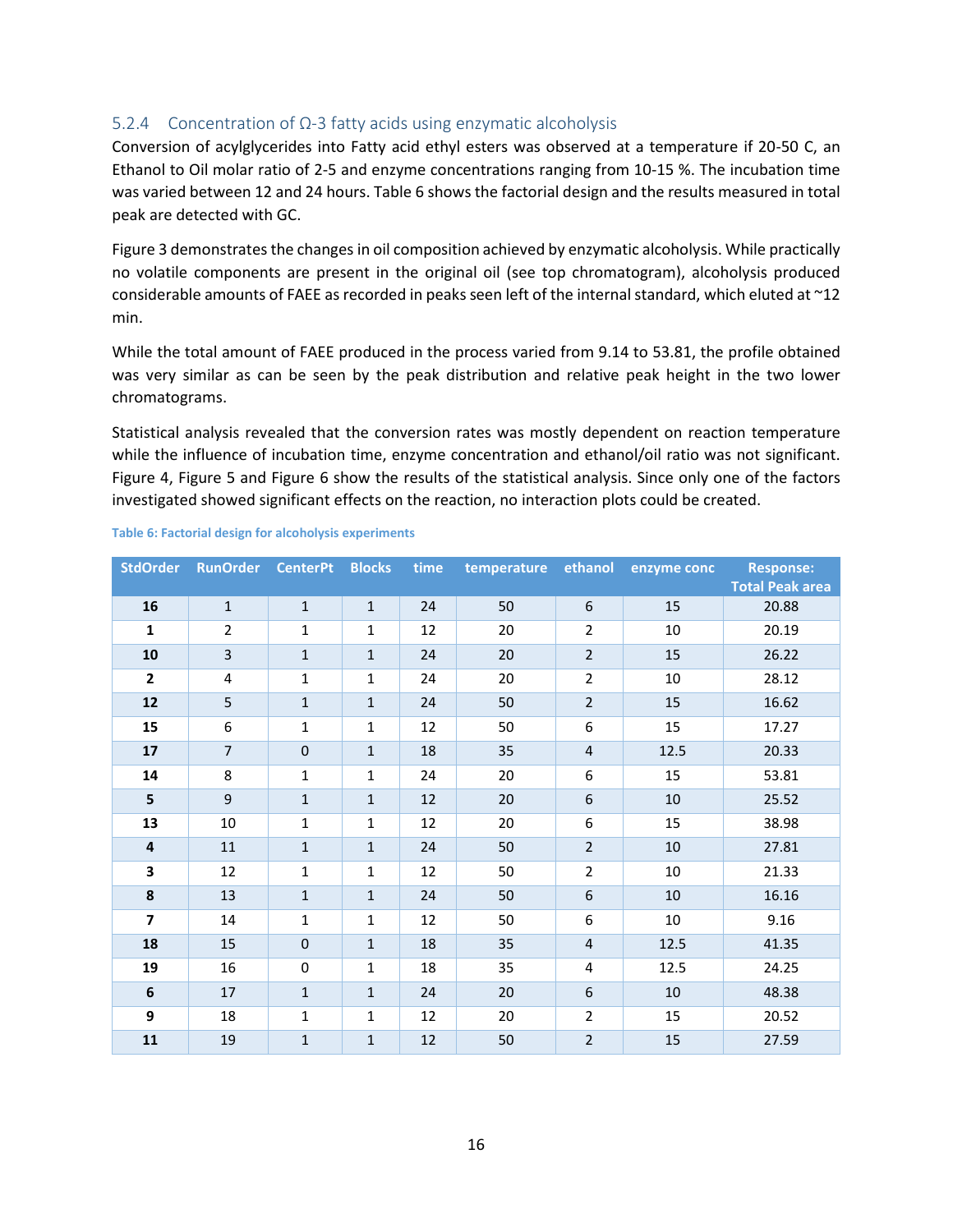

both samples. oil into FAEE (total peak area: 58.33), while conversion rate in sample 14 (bottom) was much smaller (total peak area: 9.17). Nevertheless, the FA distribution is comparable in chromatograms show examples of the silylated samples after alcoholysis. Clearly, AG were converted into FAEE enzymatically. Sample 8 resulted in successful conversion of does not contain any significant amounts of FFA or esters before alcoholysis. The chromatogram second from the top is the internal standard alone. The bottom two detected under 15 min apart from the internal standard peak. The peaks beyond 15 minutes are original components of the oil like Acylgrycerides. This indicated that the oil Figure 3: This pictures shows the resulting chromatograms of alcoholysis in direct comparison. The top picture shows the silylated oil extracted using Alcalase. No peaks are **both samples.oil into FAEE (total peak area: 58.33), while conversion rate in sample 14 (bottom) was much smaller (total peak area: 9.17). chromatograms show examples of the silylated samples after alcoholysis. Clearly, AG were converted into FAEE enzymatically. Sample 8 resulted in successful conversion of does not contain any significant amounts of FFA or esters before alcoholysis. The chromatogram second from the top is the internal standard alone. The bottom two**  detected under 15 min apart from the internal standard peak. The peaks beyond 15 minutes are original components of the oil like Acylgrycerides. This indicated that the oil **Figure 3: This pictures shows the resulting chromatograms of alcoholysis in direct comparison. The top picture shows the silylated oil extracted using Alcalase. No peaks are Nevertheless, the FA distribution is comparable in**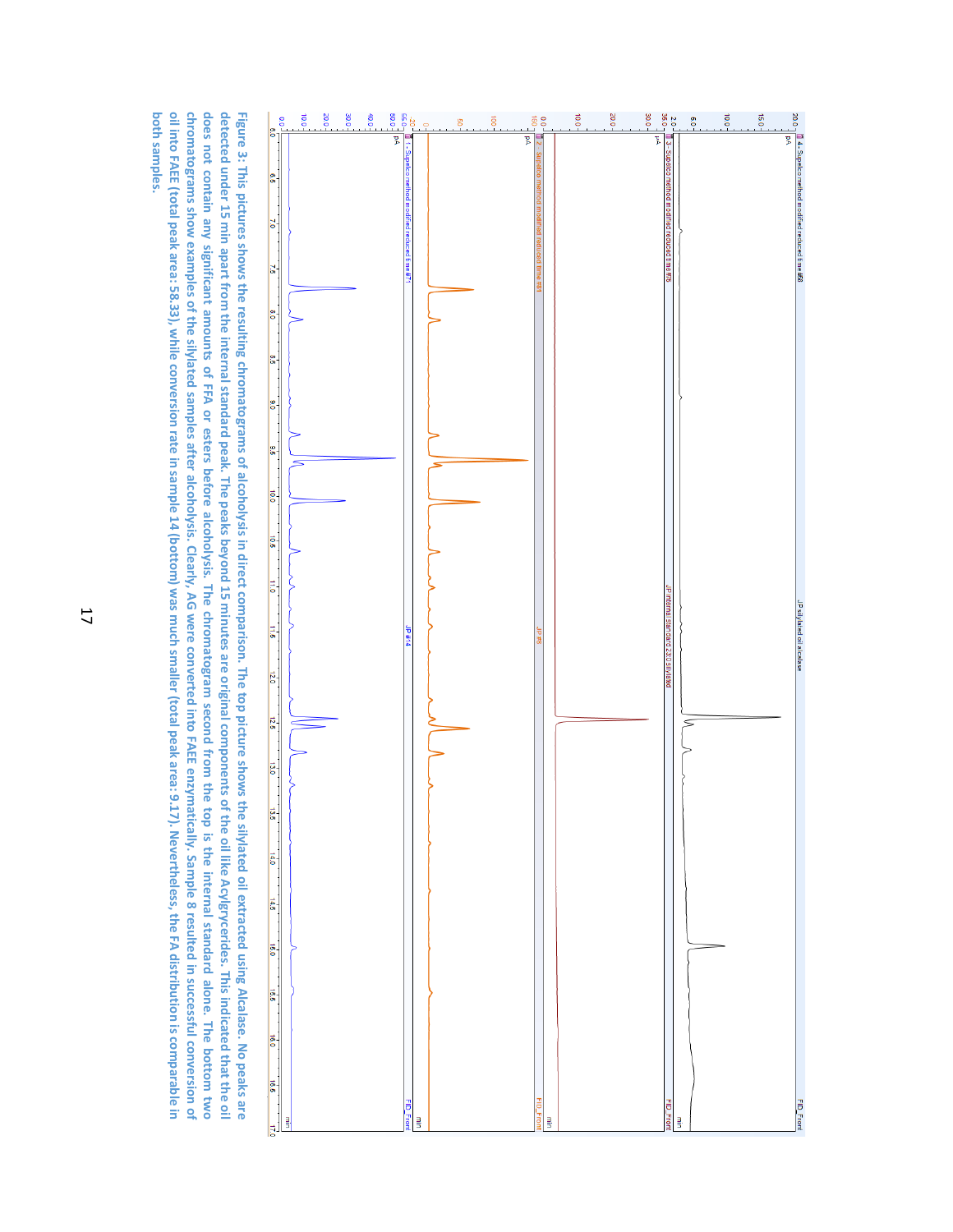

**Figure 4: Normal Plot of the Standardized effects, showing that only the temperature had a significant effect on FA conversion**



**Figure 5: Pareto chart of standardized effects, showing that only the temperature had a significant effect on FA conversion**



**Figure 6: Main effects plot of fitted means**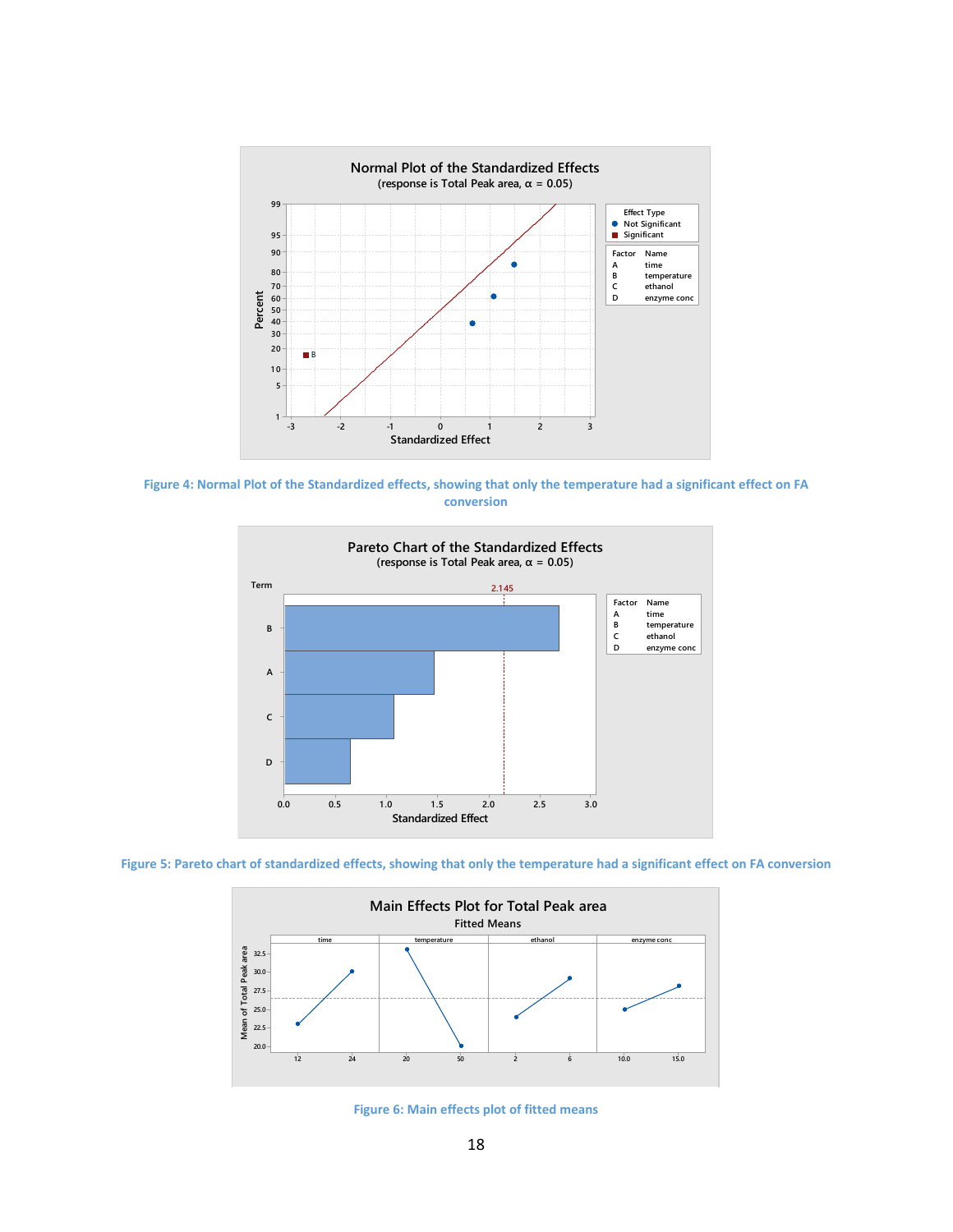#### 5.3 Other Results

#### 5.3.1 Fatty acid composition of Salmon raised in aquaculture

Salmon feed consists of a mixture of food sources. In the early days of aquaculture, fish meal and marine oils were used, resulting in a feed close to the natural food sources of salmon. In the late 90's, the price of fish meal and marine oils soared as the aquaculture industry experienced fast growth. More and more farmers switched their feeding regime to include a mix of marine and plant-based oil and protein sources. Similar to humans, salmon are not able to synthesize Ω-3 fatty acids or the pigment Astaxanthin. Rather, it is taken up with the feed and stored in the fatty and muscle tissue. Hence, if the feed is low in Ω-3 fatty acids, the salmon fillet will also have very little Ω-3 fatty acids in their oil. If the feed does not contain pigment, the fillet will be white. While the color of the fillet is one of the most important criteria in quality control for salmon products, the Ω-3 content is not. Therefore, producers make sure that the feed contains appropriate amounts of pigment. The levels of  $Ω-3$  have only secondary importance. An Aquaculture enterprise will only add Ω-3 to their feed if they intend to utilize all by-products for production of Ω-3 -rich oils and/or if they want to label their salmon product as "high in Ω-3 Fatty acids".

Salmon oil producers would naturally only use oil from salmon who have received highest quality feed resulting in high Ω-3 contents. Salmon farmers who primarily focus on fast growth would chose feed product that achieves that rather than accepting the higher cost of feed high in Ω-3 fatty acids. While this is no new development in the industry, it was not possible to identify a farmer in Newfoundland at this point who was willing to provide information on their feeding regime or was able to provide a sample of their waste product that was high in omega-3 FA.

In a previous project completed for a Newfoundland aquaculture company, EPA and DHA were present at levels 4-5 times higher than usually found in wild salmon. Again, their feeding regime was confidential. However, in order to perform EPA and DHA concentration experiment as outlined in the proposal for this study, a suitable oil is needed as a starting point.

Analysis of three different samples of salmon from two different sites and two different companies revealed low EPA/DHA/and DPA contents in all of them.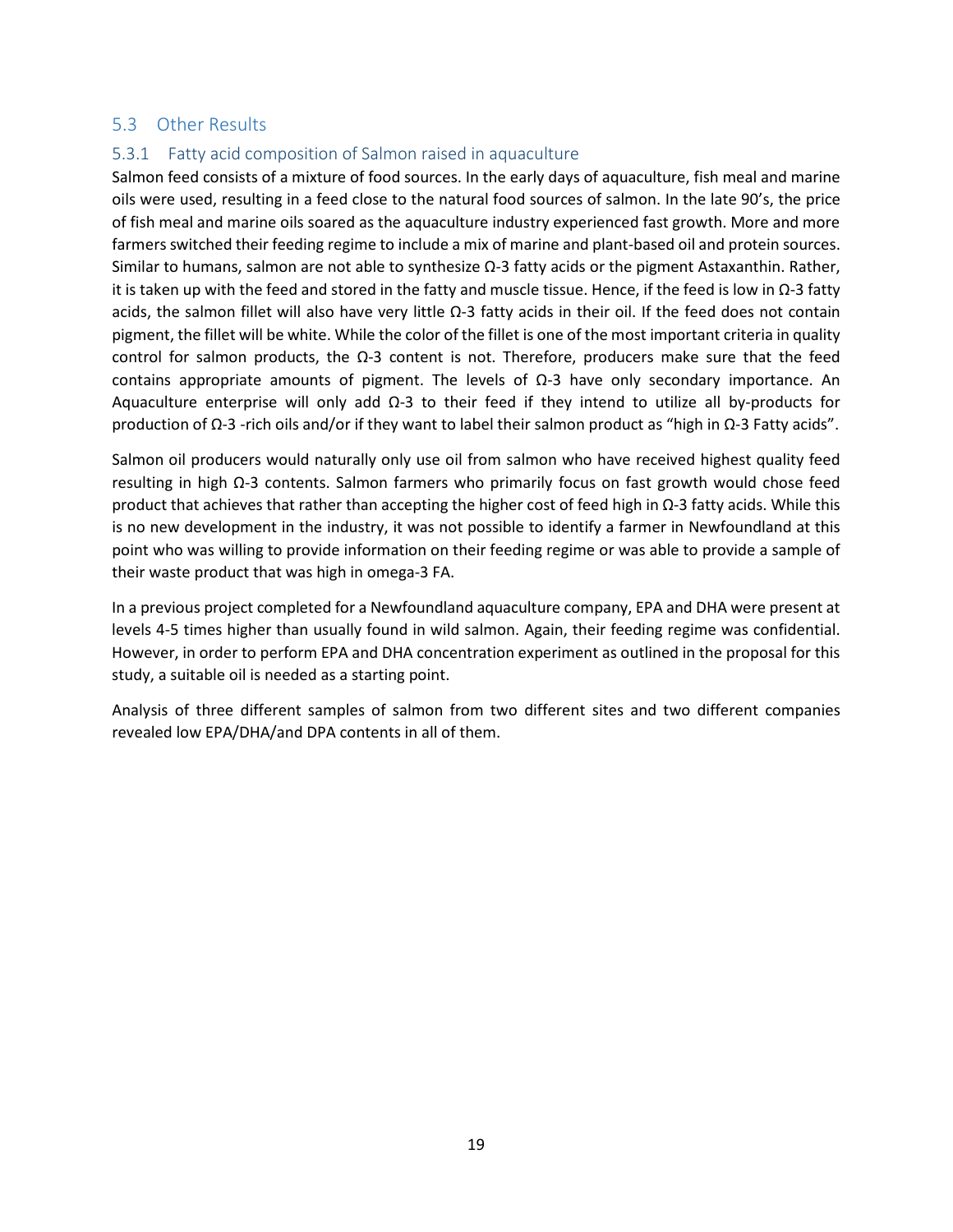

**Figure 7: Fatty acid profile of salmon oil obtained from Newfoundland aquaculture site I November 2015. The retention times at which long-chained omega-3 fatty acids are expected are marked in red (EPA), green (DPA) and blue (DHA).** 



**Figure 8: Fatty acid profile of salmon oil obtained from Newfoundland aquaculture site II March 2016. The retention times at which long-chained omega-3 fatty acids are expected are marked in red (EPA), green (DPA) and blue (DHA).**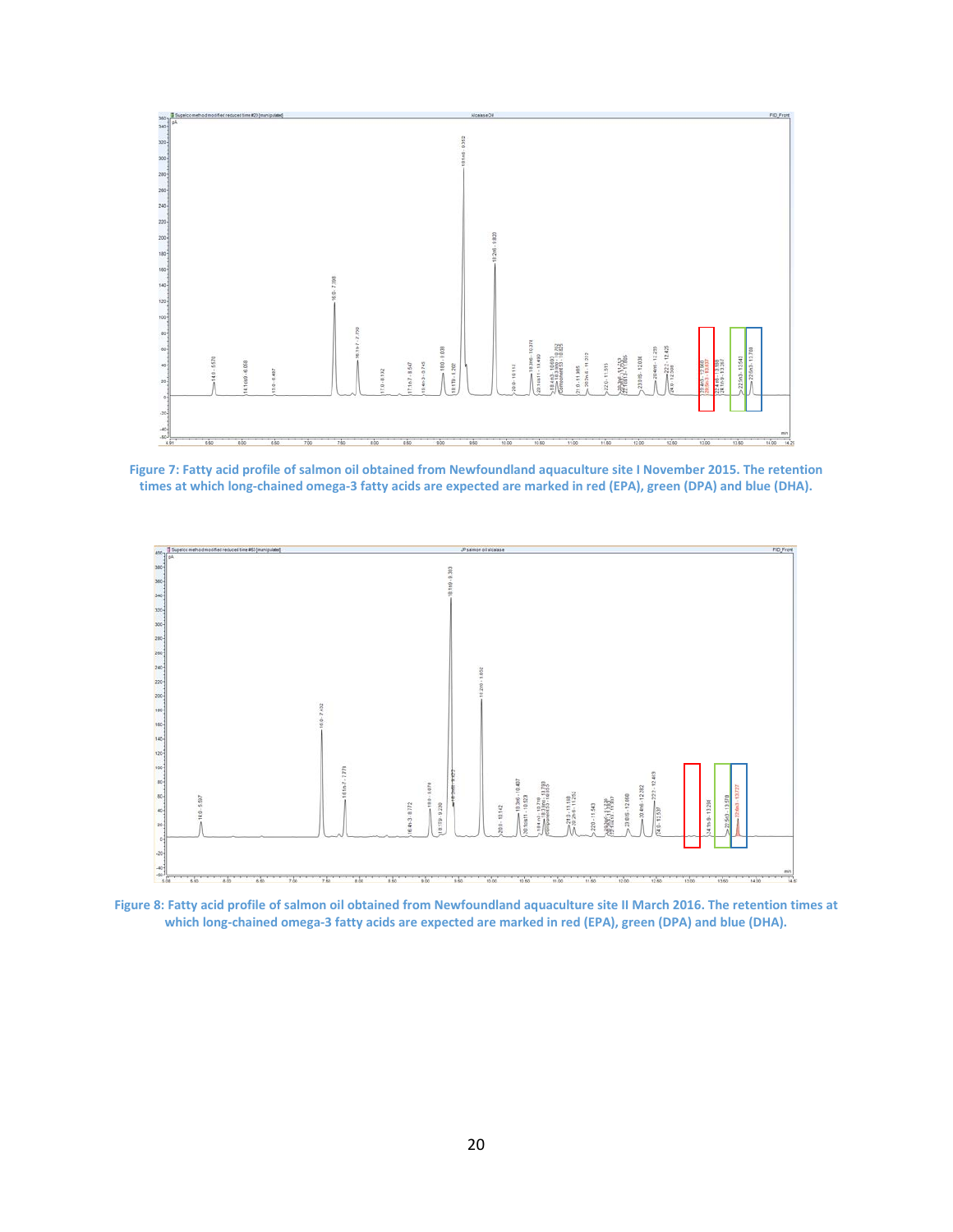

**Figure 9: Fatty acid profile of salmon oil obtained from Newfoundland aquaculture site II June 2016. The retention times at which long-chained omega-3 fatty acids are expected are marked in red (EPA), green (DPA) and blue (DHA).**

#### 5.3.2 Gas Chromatography method validation

In 2015, the Bioprocessing unit of the Centre for Aquaculture and Seafood processing was able to purchase and install a Gas Chromatograph in their research laboratory. This analyzer allows for highly sensitive and accurate identification and quantification of a multitude of chemical components and is an essential piece of equipment for the analysis of fatty acids and proteins (amino acids). While samples used to be sent off for analysis to the Oceans Science Centre, the current project helped the Bioprocessing unit to establish the methods for fatty acid analysis on their own equipment while comparing their results to those from the OSC. Three CASD technicians were trained on the method, enabling CASD to offer their services for this kind of analysis to future clients.

## 6 Challenges and Recommendations

The process development for the enzymatic production of an omega-3 concentrate could not be completed. The main challenge was to source a suitable raw material from local aquaculture sites that had omega-3 levels comparable to wild salmon. Hence the experiments performed using several different omega-3 concentration protocols were mainly for the purpose of analyzing and evaluating the processes for potential practicability on larger scale in terms of:

- product handling
- batch size
- chemical cost
- safety concerns
- product recovery

Considering batch size, chemical cost as well as oil recovery, a combination of alcoholysis and molecular distillation seemed most promising. The only reagent needed other than the enzyme is ethanol, which is readily available and cheap. The overall reaction volume is much smaller than for hydrolysis. The enzyme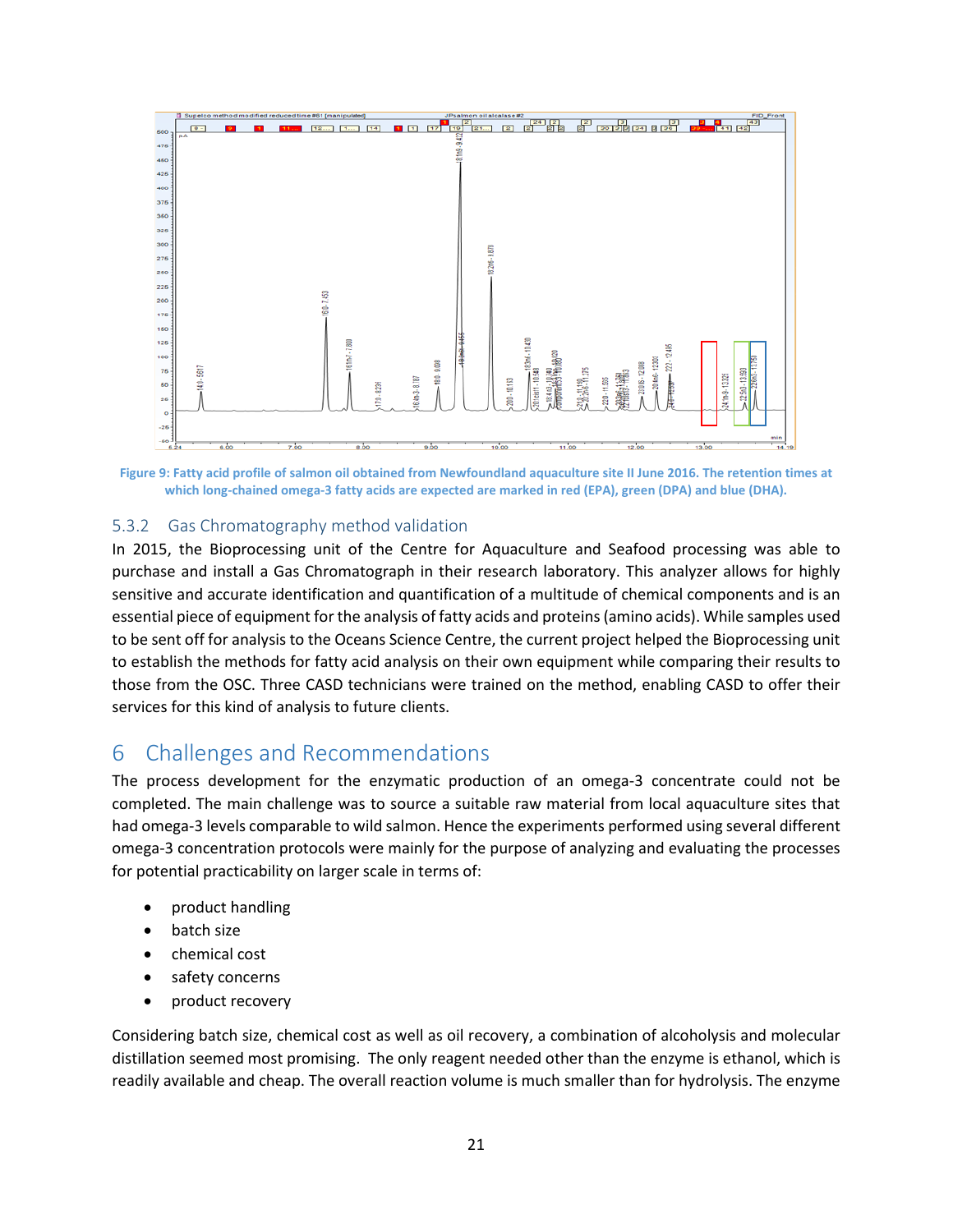itself can be immobilized and reused so that the cost is minimized. Further, the oil recovery is easy as ethanol and FAEE can be evaporated during molecular distillation.

Hydrolysis, depending on the method used, requires large amounts of water or solvent, which is not practical to do on large scale. Not only does a large reaction volume reduce oil throughput but the use of large amounts of hexane requires an explosion proof facility and a sophisticated ventilation and solvent recovery system. Further, phase separation is difficult to achieve and formation of emulsions likely, especially when the conversion of TAG to FFA is very successful.

To obtain a better idea of the feasibility of enzymatic concentration of omega-3 oils from Newfoundlandgrown Atlantic salmon, further studies are necessary.

# 7 Conclusion

Overall, based on our observations it can be concluded, that the oil extraction method developed maximizes recovery of oil using a gentle enzymatic method. The impacts of handling and pretreatment of salmon waste were investigated and will gives important direction when evaluating practical processes for waste utilization. Also, significant conversion of oil into omega-3 concentrates was achieved using an enzymatic process. Here, temperature was identified as the most influential parameter and it was concluded that, while promising, additional tests are necessary to optimize the method. This is a pioneer study in case of fatty acids extraction and concentration from fish by-products, which can be used as a reference for future studies and will also be useful for designing and augmentation of experiments in this area of study. Last but not least, this study facilitated the further development of the scientific staff at the Bioprocessing unit of the Centre of Aquaculture and Seafood Development allowing future support of the industry and academic groups in the areas of by-products utilization, edible oil analysis and edible oil refining and polishing.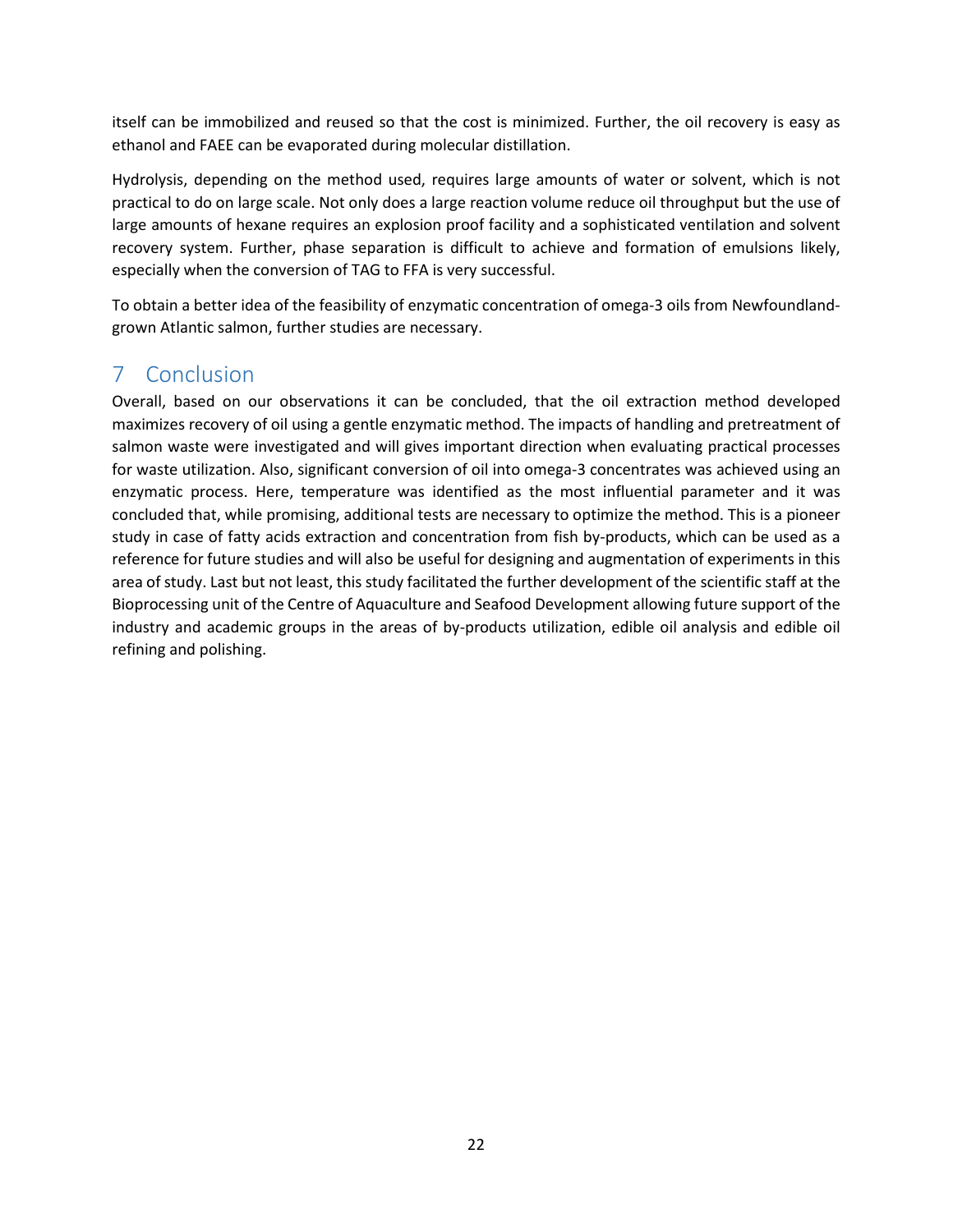## 8 References

- **Khoddami, A.; Ariffin, A.; Bakar, J.; Ghazali, H.** *Fatty acid profile of the oil extracted from fish waste (head, intestine and liver)(sardinella lemuru).* World Applied Sciences Journal 2009, 7(1), 127-131.
- **Jayasinghe, P.; Hawboldt, K.** *A review of bio-oils from waste biomass: Focus on fish processing waste.* Renewable and Sustainable Energy Reviews 2012, 16(1), 798-821.
- **Gbogouri, G.A.; Linder, M.; Fanni, J.; Parmentier, M.** *Analysis of lipids extracted from salmon (salmo salar) heads by commercial proteolytic enzymes.* European Journal of Lipid Science and Technology 2006, 108(9), 766-775.
- **Rubio-Rodríguez, N.; de Diego, S.M.; Beltrán, S.; Jaime, I.; Sanz, M.T.; Rovira, J.** *Supercritical fluid extraction of fish oil from fish by-products: A comparison with other extraction methods.* Journal of Food Engineering 2012, 109(2), 238-248.
- **Haraldsson, G.G.; Hjaltason, B.** *Fish oils as sources of important polyunsaturated fatty acids.* Structured and modified lipids 2001, 313-350.
- **Shahidi, F.** *Omega-3 oils: Sources, applications, and health effects.* Marine nutraceuticals and functional foods 2007, 23-62.
- **Ghaly, A.E.; Dave, D.; Budge, S.; Brooks, M.** *Fish spoilage mechanisms and preservation techniques: Review.* American Journal of Applied Sciences 2010, 7(7), 859.
- **Shahidi, F.** *Nutraceuticals and functional foods: Whole versus processed foods.* Trends in Food Science & Technology 2009, 20(9), 376-387.
- **Simopoulos, A.P.** *The importance of the ratio of omega-6/omega-3 essential fatty acids.* Biomedicine & Pharmacotherapy 2002, 56(8), 365-379.
- **Simopoulos, A.P.** *Omega-3 fatty acids in health and disease and in growth and development.* The American journal of clinical nutrition 1991, 54(3), 438-463.
- **Simopoulos, A.P.** *Omega-3 fatty acids in inflammation and autoimmune diseases.* Journal of the American College of Nutrition 2002, 21(6), 495-505.
- **Kris-Etherton, P.M.; Harris, W.S.; Appel, L.J.** *Fish consumption, fish oil, omega-3 fatty acids, and cardiovascular disease*. circulation 2002, 106(21), 2747-2757.
- **Merrilees, M.; Smart, E.; Gilchrist, N.; Frampton, C.; Turner, J.; Hooke, E.; March, R.; Maguire, P.** *Effects*  of dairy food supplements on bone mineral density in teenage girls. European Journal of Nutrition 2000, 39(6), 256-262.
- **Whalley, L.J.; Fox, H.C.; Wahle, K.W.; Starr, J.M.; Deary, I.J.** *Cognitive aging, childhood intelligence, and the use of food supplements: Possible involvement of n− 3 fatty acids.* The American journal of clinical nutrition 2004, 80(6), 1650-1657.
- **Nestel, P.; Briend, A.; De Benoist, B.; Decker, E.; Ferguson, E.; Fontaine, O.; Micardi, A.; Nalubola, R.**  *Complementary food supplements to achieve micronutrient adequacy for infants and young children.* Journal of pediatric gastroenterology and nutrition 2003, 36(3), 316-328.
- **Siddiqui, R.A.; Shaikh, S.R.; Sech, L.A.; Yount, H.R.; Stillwell, W.; Zaloga, G.P.** *Omega 3-fatty acids: Health benefits and cellular mechanisms of action.* Mini reviews in medicinal chemistry 2004, 4(8), 859-871.
- **Valverde L. M., Gonzalez Moreno P. A., Jimenez Callejon M. J., Cerdan L. E., Medina A. R.:** *"Concentration of eiucosapentaenoic acid (EPA) by selective alcoholysis catalyzed by lipases",* Eur. J. Lipid Sci. Technol. 2013, 115, 990-1004
- **Kronch Pet Food**, nutritional information, Richmond Hall, 94 Richmond Rd, Saham Toney, Norfolk, IP25 7EX
- **Jensen I. J. et al.**, *"Farmed Atlantic Salmon (Salmo salar L.) is a good source of long chain Ω-3 fatty acids",* Norwegian College of Fisheries Science, University of Tromso, Norway, Nutrition Bulletin, DO1: 10.1111/j. 1467-3010.2011.01941.x